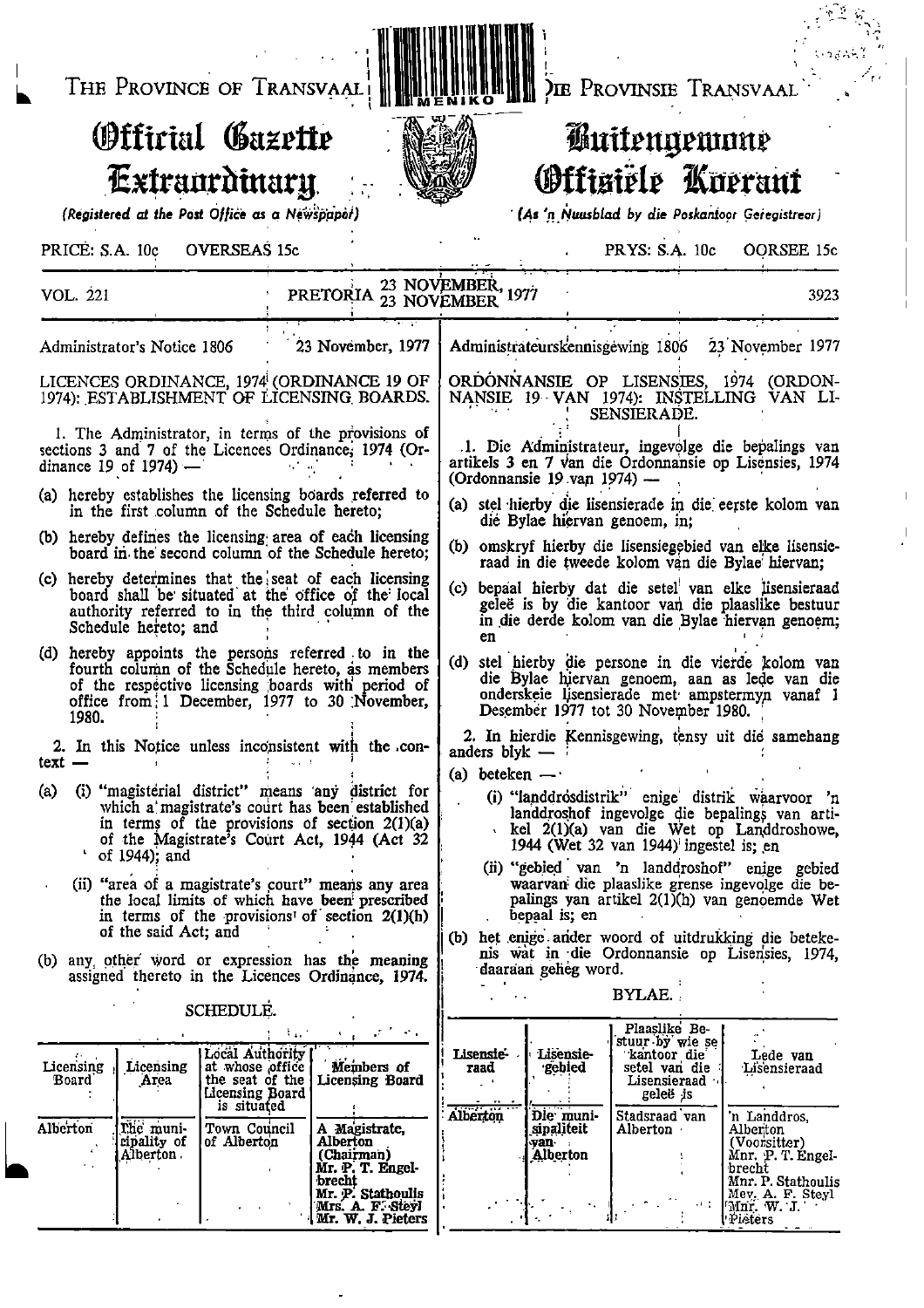| Licensing<br>Board   | Licensing<br>Area                                                         | Local Authority<br>at whose office<br>the seat of the<br><b>Licensing Board</b><br>is situated | Members of<br><b>Licensing Board</b>                                                                                                                     | Lisensie-<br>raad               | Lisensie-<br>gebied                                       | Plaaslike Be-<br>stuur by wie se<br>kantoor die<br>setel van die<br>Lisensieraad<br>geleë is | Lede van<br>Lisensieraad                                                                                                                                |
|----------------------|---------------------------------------------------------------------------|------------------------------------------------------------------------------------------------|----------------------------------------------------------------------------------------------------------------------------------------------------------|---------------------------------|-----------------------------------------------------------|----------------------------------------------------------------------------------------------|---------------------------------------------------------------------------------------------------------------------------------------------------------|
| Amersfoort           | The Magis-<br>terial Dis-<br>trict of<br>Amersfoort                       | Village Council<br>of Amersfoort                                                               | A Magistrate,<br>Amersfoort<br>(Chairman)<br>Mr. J. le Roux<br>Mr. W. G. Schult-<br>ze<br>Mrs. H. S. Smit<br>Mr. D. C. Pie-<br>terse                     | Amersfoort                      | Die Land-<br>drosdistrik<br>Amersfoort                    | Dorpsraad van<br>Amersfoort                                                                  | 'n Landdros<br>Amersfoort<br>(Voorsitter)<br>Mnr. J. le Roux<br>Mnr. W. G.<br>Schultze<br>Mev. H. S. Smit<br>Mnr. D. C.<br>Pieterse                     |
| Balfour              | The Magis-<br>terial Dis-<br>trict of<br><b>Balfour</b>                   | Village Council<br>of Balfour                                                                  | A Magistrate,<br>Balfour<br>(Chairman)<br>Dr P. J. Linde-<br>que<br>Mr. A. J. van<br>der Westhuizen<br>Mr. J. P. L. du<br>Plessis<br>Mr. R. P. Botha     | <b>Balfour</b><br>$\mathcal{L}$ | Die Land-<br>drosdistrik<br>Balfour                       | Dorpsraad van<br>Balfour<br>$\sim$ .                                                         | 'n Landdros,<br>Balfour<br>(Voorsitter)<br>Dr. P. J.<br>Lindeque<br>Mnr. A. J. van<br>der Westhuizen<br>Mnr. J. P. L.<br>du Plessis<br>Mnr. R. P. Botha |
| <b>Barberton</b>     | The Magis-<br>terial Dis-<br>trict of<br>Barberton                        | Town Council<br>of Barberton                                                                   | A Magistrate,<br><b>Barberton</b><br>(Chairman)<br>Mr. A. B. Pohl<br>Mr. A. Bosua<br>Mr. N. J. U.<br>Horn<br>Mrs. A. C. Knapp                            | <b>Barberton</b>                | Die Land-<br>drosdistrik<br><b>Barberton</b>              | Stadsraad van<br>Barberton                                                                   | 'n Landdros.<br>Barberton<br>(Voorsitter)<br>Mnr. A. B. Pohl<br>Mnr. A. Bosua<br>Mnr. N. J. U.<br>Horn<br>Mev. A. C.<br>Knapp                           |
| Belfast <sup>-</sup> | The Magis-<br>terial Dis<br>trict of<br>Belfast<br>$\sim$<br>$\mathbf{L}$ | Town Council<br>of Belfast                                                                     | A Magistrate,<br>Belfast<br>(Chairman)<br>Mr. J. S. Davel<br>Mr. F. G. Coetzee<br>Mrs. J. H. W.<br>Botha<br>Mr. T. F. Prins-<br>loo:                     | <b>Belfast</b><br>$\cdots$      | Die Land-<br>drosdistrik<br>Belfast<br>Ť                  | Stadsraad van<br>Belfast                                                                     | 'n Landdros,<br>Belfast<br>(Voorsitter)<br>Mnr. J. S.<br>Davel<br>Mnr. F. G.<br>Coetzee<br>Mev. J. H. W.<br>Botha<br>Mnr. T. F.<br>Prinsloo             |
| Benoni               | The muni-<br>cipality of<br>Benoni                                        | Town Council<br>of Benoni                                                                      | A Magistrate,<br>Benoni<br>(Chairman)<br>Mr. P. W. Smith<br>Mr. J. G. Marais<br>Mr. G. B. J.<br>Warffemius<br>Mr. P. Goede<br>$({\rm Jnr.})$             | Benoni                          | Die muni-<br>sipaliteit<br>van<br>Benoni                  | Stadsraad van<br>Benoni                                                                      | 'n Landdros,<br>Benoni<br>(Voorsitter)<br>Mnr. P. W.<br>Smith<br>Mnr. J. G.<br>Marais<br>Mnr. G. B. J.<br>Warffemius<br>Mnr. P. Goede<br>(Jnr.)         |
| Bethal               | The muni-<br>cipality of<br><b>Bethal</b>                                 | Town Council<br>of Bethal                                                                      | A Magistrate,<br>Bethal<br>(Chairman)<br>Mr. J. I. du Toit<br>Mr. J. B. Bekker<br>Mrs. M. P. Botes<br>Mr. P. C. Malan                                    | <b>Bethal</b>                   | Die muni-<br>sipaliteit<br>van<br>Bethal<br>$\mathcal{H}$ | Stadsraad van<br><b>Bethal</b>                                                               | 'n Landdros,<br>Bethal<br>(Voorsitter)<br>Mnr. J. I. du<br>Toit<br>Mnr. J. B.<br>Bekker<br>Mev. M. P. Botes<br>Mnr. P. C. Malan                         |
| Bloemhof             | The Magis-<br>terial Dis-<br>trict of<br>Bloemhof                         | Village Council<br>of Bloemhof                                                                 | A Magistrate,<br>Bloemhof<br>(Chairman)<br>Mr. I. J. Grey-<br>ling<br>Mr. A. J. S. Roos<br>Mr. J. A. van<br><b>Niekerk</b><br>Mr. P. G. Labu-<br>schagne | <b>Bloemhof</b>                 | Die Land<br>drosdistrik<br>Bloemhof                       | Dorpsraad van<br>Bloemhof<br>$\bullet$                                                       | 'n Landdros,<br>Bloemhof<br>(Voorsitter)<br>Mnr. I. J.<br>Greyling<br>Mnr. A. J. S.<br>Roos<br>Mnr. J. A. van<br>Niekerk<br>Mnr. P. G.<br>Labuschagne   |
| Boksburg             | The muni-<br>cipality of                                                  | Town Council<br>of Boksburg                                                                    | A Magistrate,<br>[Boksburg]                                                                                                                              | <b>Boksburg</b>                 | Die muni-<br>sipaliteit                                   | Stadsraad van<br>Boksburg                                                                    | 'n Landdros,<br>Boksburg                                                                                                                                |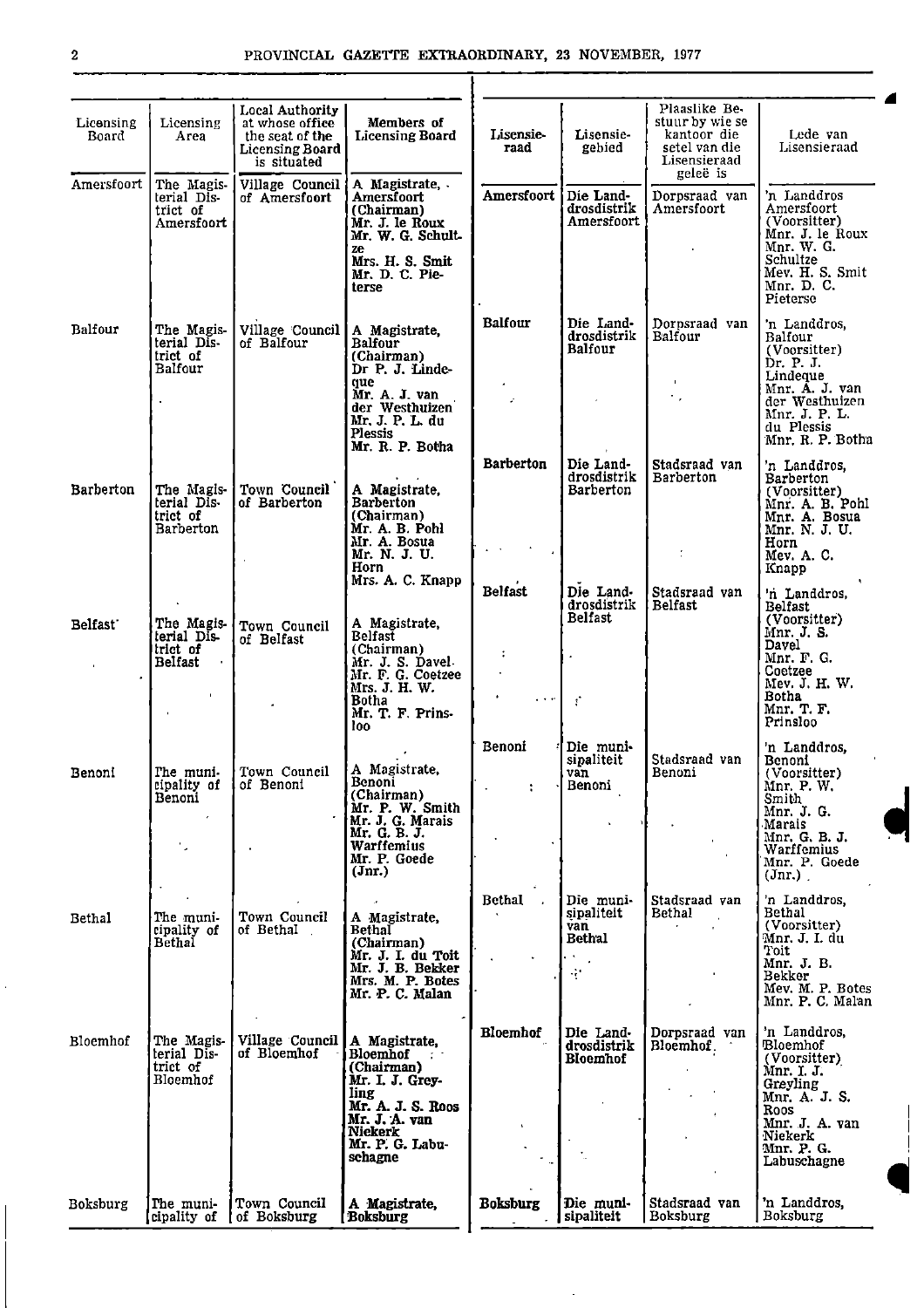| Licensing<br>Board    | Licensing<br>Area<br>$\cdot$                                                                                                                                                                                                                                      | Local Authority<br>at whose office<br>the seat of the<br><b>Licensing Board</b><br>is situated | Members of<br>'Licensing Board                                                                                                                                                                                         | Lisensie-<br>raad                                         | Lisensie-<br>gebied                                                                                                                                                                                                                                           | Plaaslike Be-<br>stuur by wie se<br>kantoor die<br>setel van die<br>Lisensieraad<br>geleë, is | Lede van<br>Lisensieraad                                                                                                                                                      |
|-----------------------|-------------------------------------------------------------------------------------------------------------------------------------------------------------------------------------------------------------------------------------------------------------------|------------------------------------------------------------------------------------------------|------------------------------------------------------------------------------------------------------------------------------------------------------------------------------------------------------------------------|-----------------------------------------------------------|---------------------------------------------------------------------------------------------------------------------------------------------------------------------------------------------------------------------------------------------------------------|-----------------------------------------------------------------------------------------------|-------------------------------------------------------------------------------------------------------------------------------------------------------------------------------|
|                       | Boksburg<br>$\mathbf{r}$                                                                                                                                                                                                                                          | $\sim 10^{-1}$<br>$\mathbf{r}$ .                                                               | (Chairman)<br>Mr. J. F. van<br><b>B.</b> Serfontein<br>Mr. M. J. J. van<br>Vuuren<br>Mr. P. R. Nell<br>Mr. J. F. P. Ba-<br>denhorst                                                                                    |                                                           | van<br>Boksburg                                                                                                                                                                                                                                               |                                                                                               | (Voorsitter)<br>Mnr. J. F. van<br><b>B.</b> Serfontein<br>Mnr. M. J. J.<br>van Vuuren<br>Mnr. P. R. Nell<br>Mnr. J. F. P.<br>Badenhorst                                       |
| Brakpan               | The muni-<br>cipality of<br>Brakpan<br>$\mathcal{L}$                                                                                                                                                                                                              | Town Council<br>of Brakpan                                                                     | A Magistrate,<br><b>Brakpan</b><br>(Chairman)<br>Mr. W. von M.<br><b>Badenhorst</b><br>Mr. C. M. Janse<br>van Rensburg<br>Mrs. A. W. Gel-<br>denhuys<br>Mr. G. J. Booy-<br>sen                                         | <b>Brakpan</b>                                            | Dit muni-<br>sipaliteit<br>van<br>Brakpan                                                                                                                                                                                                                     | Stadsraad van<br>Brakpan<br>$\sim$                                                            | n Landdros.<br>Brakpan<br>(Voorsitter)<br>Mnr. W. von M.<br><b>Badenhorst</b><br>Mnr. C. M. Janse<br>van Rensburg<br>Mev. A. W.<br>Geldenhuys<br>Mnr. G. J.<br>Booysen        |
| Breyten<br>У.,        | the Magis-<br>Court of<br><b>Breyten</b><br>$\sim 10$                                                                                                                                                                                                             | The area of Village Council   A Magistrate,<br>of Breyten                                      | $\ddot{\phantom{0}}$<br><b>Breyten</b><br>(Chairman)<br>Mr. P. H. M.<br>Dyason<br>Mr. J. M. Enslin<br>Mr. M. J. Prins-<br>loo l                                                                                        | <b>Breyten</b>                                            | Die gebied<br>van die<br>Landdros-<br>hof<br><b>Breyten</b>                                                                                                                                                                                                   | Dorpsraad van<br>Breyten '<br><b>Contract Contract</b><br>$\mathbf{L}$                        | 'n Landdros,<br>(Voorsitter)<br><b>Breyten</b><br>Mnr. P. H. M.<br>Dyason<br>Mnr. J. M.<br>Enslin<br>Mnr. M. J.<br>Prinsloo<br>Mnr. C. J. Botha                               |
| <b>Brits</b>          | $\mathbf{A}$ .<br>terial Dis- of Brits<br>Brits ex-                                                                                                                                                                                                               | The Magis Town Council<br>$\pmb{\cdot}$                                                        | Mr. C. J. Botha<br>$\label{eq:2.1} \mathcal{L}^{\mathcal{A}}(\mathcal{A}^{\mathcal{A}}) = \mathcal{L}^{\mathcal{A}}(\mathcal{A}^{\mathcal{A}})$<br>A Magistrate,<br>Brits <b>Britts</b><br>(Chairman)<br>Mr. M. J. La- | <b>Brits</b><br>$\mathcal{F}^{(1)}$ , $\mathcal{F}^{(2)}$ | Die Land-<br>drosdistrik<br>Brits, uit-<br>genome<br>enige ge-<br>deelte                                                                                                                                                                                      | Stadsraad van<br><b>Brits</b><br>$\mathcal{L}^{\pm}$<br>$\sim$ $\sim$<br>$\mathbf{L}$         | 'n Landdros,<br><b>Brits</b><br>(Voorsitter)<br>Mnr. M. J.<br>Labuschagne<br>Mnr. H. T. van                                                                                   |
| r al<br>ч.            | cluding any<br>portion<br>thereof<br>which<br>forms part  <br>of the mu-<br>nicipality<br>of the<br>Transvaal<br>Board for<br>the De-<br>velopment<br>of Peri-<br>Urban<br>Areas                                                                                  |                                                                                                | buschagne<br>Mr. H. T. van<br>der Merwe<br>Mr. W. A. Hickey<br>Mr. J. C. Ras<br>$\bullet$<br>$\sim$                                                                                                                    |                                                           | daarvan<br>wat deel<br>van die<br>munisipali-<br>teit van<br>die Trans-<br>vaalse<br>Raad vir<br>die Ont-<br>wikkeling<br>van Bui <sup>-</sup><br>testedelike<br>Gebiede<br>uitmaak                                                                           |                                                                                               | der Merwe<br>Mnr. W. A.<br>Hickey<br>Mnr. J. C. Ras                                                                                                                           |
| Bronkhorst-<br>spruit | $\mathcal{L}_{\rm{max}}$<br>The Magis-<br>terial Dis-<br>trict of<br>Bronkhorst-<br>spruit and<br>Cullinan.<br>excluding<br>any portion<br>thereof<br>which<br>forms part<br>of the mu-<br>nicipality<br>of the<br>Transvaal<br>Board for<br>the De-<br>velopment | Village Council<br>of Bronkhorst<br>spruit<br>$\mathbf{C}=\mathbf{r}_0$                        | A Magistrate.<br>.Bronkhorstspruit<br>(Chairman)<br>Mr. F. J. Venter<br>Mr. J. P. Nel<br>Mr. W. J. Eloff<br>Mr. C. T. Schalk-<br>wyk :<br>φ×.<br>Ι.                                                                    | <b>Bronk-</b><br>horst-<br>spruit                         | Die Land-<br>dros-<br>distrikte<br>Bronk-<br>horstspruit.<br>en<br>Cullinan.<br>uitgenome<br>enige ge-<br>deelte<br>daarvan<br>wat deel<br>van die<br>munisipali-<br>teit van<br>die Trans-<br>vaalse<br>$\sim 10^{-11}$<br>Raad vir<br>die Ont-<br>wikkeling | Dorpsraad van<br>Bronkhorst-<br>spruit<br>٠.                                                  | 'n Landdros,<br><b>Bronkhorstspruit</b><br>(Voorsitter)<br>Mnr. F. J.<br>Venter<br>Mnr. J. P. Nel<br>Mnr. W. J.<br>$E\left\{ \text{left} \right\}$<br>Mnr. C. T.<br>Schalkwyk |
| Carleton-<br>ville    | of Peri-<br>Urban<br>Areas<br>The muni-<br>cipality of 1                                                                                                                                                                                                          | Town Council<br>of Carletonville   Oberholzer                                                  | A Magistrate.                                                                                                                                                                                                          | $\mathbf{r}$ , $\mathbf{r}$<br>Carleton-<br>ville         | van Buite-<br>stedelike<br><b>Gebiede</b><br>uitmaak<br>Die muni-<br>sipaliteit                                                                                                                                                                               | Stadsraad van<br>Carletonville                                                                | 'n Landdros.<br>Oberholzer                                                                                                                                                    |

.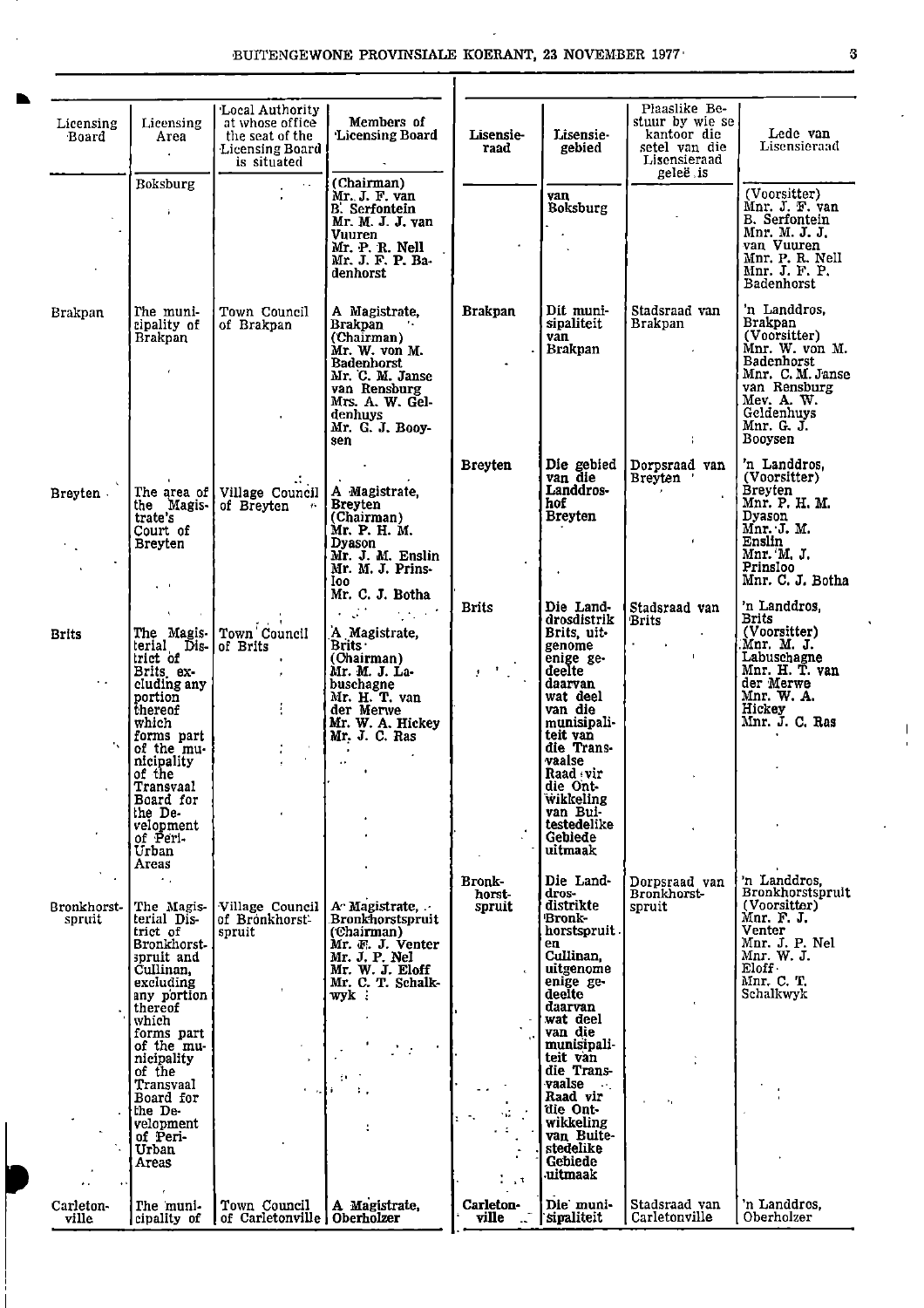" I

| Licensing<br>Area<br>Carleton-<br>ville<br>The Magis-<br>terial Dis-<br>trict of<br>Carolina<br>٠, | Local Authority<br>at whose office<br>the seat of the<br>Licensing Board<br>is situated<br>Town Council<br>of Carolina | Members of<br><b>Licensing Board</b><br>(Chairman)<br>Mr. W. P. Vor-<br>ster<br>Mr. A. D. Nie-<br>mandt<br>Mrs. M. A. Mills<br>Mr. J. M. C.<br>Nortje<br>A Magistrate,<br>Carolina<br>(Chairman) | Lisensie-<br>raad<br>Carolina                              | Lisensie-<br>gebied<br>van Carle-<br>tonville<br>÷ | Plaaslike Be-<br>stuur by wie se<br>kantoor die<br>setel van die<br>Lisensieraad<br>geleë is | Lede van<br>Lisensieraad<br>(Voorsitter)<br>Mnr. W. P.<br>Vorster<br>Mnr. A. D.<br>Niemandt                                                                            |
|----------------------------------------------------------------------------------------------------|------------------------------------------------------------------------------------------------------------------------|--------------------------------------------------------------------------------------------------------------------------------------------------------------------------------------------------|------------------------------------------------------------|----------------------------------------------------|----------------------------------------------------------------------------------------------|------------------------------------------------------------------------------------------------------------------------------------------------------------------------|
|                                                                                                    |                                                                                                                        |                                                                                                                                                                                                  |                                                            |                                                    |                                                                                              |                                                                                                                                                                        |
|                                                                                                    |                                                                                                                        |                                                                                                                                                                                                  |                                                            |                                                    |                                                                                              | Mev. M. A. Mills<br>Mnr. J. M. C.<br>Nortie                                                                                                                            |
|                                                                                                    |                                                                                                                        | Mr. T. P. Potgle-<br>ter<br>Mr. J. C. du<br>Preez<br>Mr. H. N. Seyf-<br>fert<br>Mr. O. T. Doyer                                                                                                  | $\sim 10^{-11}$                                            | Die Land-<br>drosdistrik<br>Carolina               | Stadsraad van<br>Carolina                                                                    | 'n Landdros,<br>Carolina<br>(Voorsitter)<br>Mnr. T. P.<br>Potgieter<br>Mnr. J. C.<br>du Preez<br>Mnr. H. N.<br>Seyffert<br>Mnr. O. T.<br>Doyer                         |
| The Magis-<br>terial Dis-<br>trict of<br>Christiana                                                | Town Council<br>of Christiana                                                                                          | A Magistrate,<br>Christiana<br>(Chairman)<br>Mr. G. L. Preto-<br>rius<br>Mr. P. M. Kotze<br>Mr. V. Botha<br>Mr. P. W. R.<br>Zerwick                                                              | Christiana<br>$\mathbb{C}$                                 | Die Land-<br>drosdistrik<br>Christiana             | Stadsraad van<br>Christiana                                                                  | 'n Landdros,<br>Christiana<br>(Voorsitter)<br>Mnr. G. L.<br>Pretorius<br>Mnr. P. M. Kotze<br>Mnr. V. Botha<br>Mnr. P. W. R.<br>Zerwick                                 |
| The Magis-<br>terial DIs-<br>trict of<br>Coligny                                                   | Village Council<br>of Coligny                                                                                          | $\bullet$<br>A Magistrate,<br>Coligny<br>(Chairman)<br>Mr. C. A. Algar<br>Mr. R. A. Otto<br>Mr. A. P. Kilian<br>Mr. D. N. le<br>Roux                                                             | Coligny<br>$\ddot{\phantom{1}}$                            | Die Land-<br>dorsdistrik<br>Coligny                | Dorpsraad van<br>Coligny                                                                     | 'n Landdros,<br>Coligny<br>(Voorsitter)<br>Mnr. C. A. Algar<br>Mnr. R. A. Otto<br>Mnr. A. P.<br>Kilian<br>Mnr. D. N.<br>le Roux                                        |
| terial DIs-<br>trict of<br>Delarey-<br>ville                                                       | of Delareyville                                                                                                        | $\mathcal{N}$ .<br>Delareyville<br>(Chairman)<br>Mr. H. J. D. van<br>der Walt<br>Mr. A. S. van<br><b>Straaten</b><br>Mr. M. E. Maré<br>Mr. A. J. Swane-<br>poel                                  | Delarey-<br>ville                                          | drosdistrik<br>Delarey-<br>ville                   | Dorpsraad van<br>Delareyville<br>$\mathbf{L}$                                                | 'n Landdros.<br>Delareyville<br>(Voorsitter)<br>Mnr. H. J. D.<br>van der Walt<br>Mnr. A. S. van<br><b>Straaten</b><br>Mnr. M. E.<br>Maré<br>Mnr. A. J.<br>Swanepoel    |
| The muni-<br>cipality of<br>Délmas                                                                 | Town Council<br>of Delmas                                                                                              | A Magistrate,<br><b>Delmas</b><br>(Chairman)<br>Mr. B. Pickard<br>Mr. C. J. Wil-<br>'liams<br>Mrs. L. L. Bosse<br>Mr. A. P. Be-<br>zuidenhout                                                    | <b>Delmas</b>                                              | Die muni-<br>sipaliteit<br>van<br><b>Delmas</b>    | Stadsraad van<br>Delmas<br>$\sim 10$                                                         | 'n Landdros<br>Delmas<br>(Voorsitter)<br>Mnr. B. Pickard<br>Mnr. C. J.<br>.Williams<br>Mev. L. L.<br><b>Bosse</b><br>Mnr. A. P.<br>Bezuidenhout                        |
| The muni-<br>cipality of<br>Edenvale                                                               | Town Council<br>of Edenvale                                                                                            | Mr. A. M. Wise<br>(Chairman)<br>Mr. J. C. Schwei-<br>zer (Alternate<br>for 'Chairman'<br>Mrs. M. A. Vin-<br>cent                                                                                 |                                                            | sipaliteit<br>van<br>Edenvale                      | Edenvale<br>$\mathbf{J}$<br>$\sim$                                                           | Mnr. A. M.<br>Wise<br>(Voorsitter)<br>Mnr. J. C.<br>Schweizer<br>(Plaasvervanger<br>vir Voorsitter)<br>Mev. M. A.<br>Vincent<br>Mnr. B. Smith<br>Mev. J. H. van<br>Wyk |
|                                                                                                    |                                                                                                                        |                                                                                                                                                                                                  | The Magis- Village Council   A Magistrate,<br>Mr. B. Smith | Edenvale<br>Mrs. J. H. van                         | Die Land-<br>Die muni-                                                                       | Stadsraad van                                                                                                                                                          |

 $\lambda$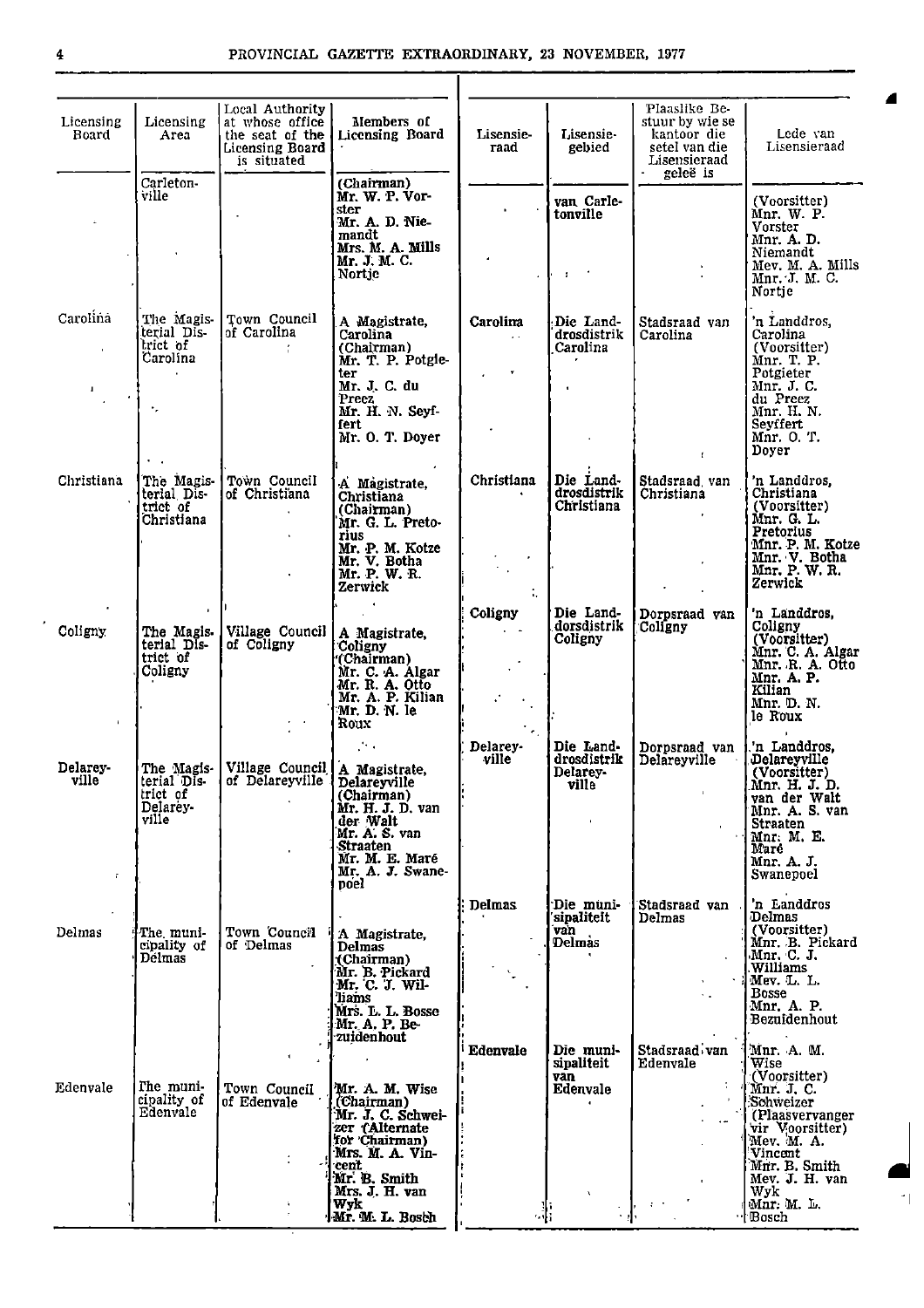l,

 $\bar{\mathcal{A}}$ 

| Licensing<br>Board        | Licensing<br>Area                                                                                                                                              | Local Authority<br>at whose office<br>the seat of the<br><b>Licensing Board</b><br>is situated | Members of<br><b>Licensing Board</b>                                                                                                                                                         | Lisensie-<br>raad<br>$\bullet$                      | Lisensie-<br>gebied                                                                                                                                  | Plaaslike Be-<br>stuur by wie se<br>kantoor die<br>setel van die<br>Lisensieraad<br>geleë is | Lede van<br>Lisensieraad                                                                                                                                                           |
|---------------------------|----------------------------------------------------------------------------------------------------------------------------------------------------------------|------------------------------------------------------------------------------------------------|----------------------------------------------------------------------------------------------------------------------------------------------------------------------------------------------|-----------------------------------------------------|------------------------------------------------------------------------------------------------------------------------------------------------------|----------------------------------------------------------------------------------------------|------------------------------------------------------------------------------------------------------------------------------------------------------------------------------------|
| Elsburg                   | The muni-<br>cipality of<br>Elsburg<br>$\mathbf{r}=\mathbf{r}$<br>$\mathbf{r}$<br>×                                                                            | Town Council<br>of Elsburg                                                                     | Mr. B. J. van<br>der Walt<br>(Chairman)<br>Mr. J. L. Kriel<br>(Alternate for<br>Chairman)<br>Mr. S. S. van<br>Feden<br>Mr. L. D. V.<br>Snyman<br>Mr. W. J. Guy<br>Rev. A. D. Botha           | <b>Elsburg</b>                                      | Die muni-<br>sipaliteit<br>ván<br>Elsburg                                                                                                            | Stadsraad van<br>Elsburg                                                                     | Mnr. B. J.<br>van der Walt<br>(Voorsitter)<br>Mnr. J. L.<br>Kriel<br>(Plaasvervanger<br>vir Voorsitter)<br>Mnr. S. S. van<br>Eeden<br>Mnr. L. D. V.<br>Snyman<br>Mnr. W. J.<br>Guy |
| Ermelo                    | terial Dis-<br>trict of Er-<br>melo, ex-<br>cluding any<br>portion<br>thereof<br>which is<br>in the area<br>of Magis-<br>trate's<br>Court of<br><b>Breyten</b> | The Magis- Town Council<br>of Ermelo<br>$\ddot{\phantom{1}}$                                   | A Magistrate,<br>Ermelo<br>(Chairman)<br>Mr. G. D. J.<br><b>Rossouw</b><br>Mr. P. H. F.<br>Lötter<br>Mr. H. J. P.<br>Gericke<br>Mr. J. M. van<br>Rooyen<br>$\mathcal{L} \subset \mathcal{K}$ | Ermelo                                              | Die Land-<br>drosdistrik<br>Ermelo,<br>uitgenome<br>enige ge-<br>deelte<br>daarvan<br>wat in die<br>gebied van<br>die Land-<br>droshof<br>Breyten is | Stadsraad van<br>Ermelo                                                                      | Ds. A. D. Botha<br>'n Landdros,<br>Ermelo<br>(Voorsitter)<br>Mnr. G. D. J.<br>Rossouw<br>Mnr. P. H. F.<br>Lötter<br>Mnr. H. J. P.<br>Gericke<br>Mnr. J. M. van<br>Rooyen           |
| Evander<br>$\sim 1.4$     | The muni-<br>cipalities<br>of Evander,<br>Kinross.<br>Leslie, Tri-<br>chardt and<br>Eendrag                                                                    | Town Council<br>of Evander                                                                     | A Magistrate,<br>Evander<br>(Chairman)<br>Mr. C. J. Botha<br>Mr. C. J. D.<br><b>Brink</b><br>Mr. J. Ipland<br>Mr. L. J. Ziets-<br>man                                                        | Evander                                             | Die muni-<br>sipaliteite<br>van<br>Evander,<br>Kinross,<br>Leslie,<br>Trichardt<br>en<br>Eendrag                                                     | Stadsraad van<br>Evander                                                                     | 'n Landdros,<br>Evander<br>(Voorsitter)<br>Mnr. C. J.<br>Botha<br>Mnr. C. J. D.<br>Brink<br>Mnr. J. Ipland<br>Mnr. L. J.<br>Zietsman                                               |
| Fochville<br>$\epsilon$ . | The area<br>of the Ma-<br>gistrate's<br>Court of<br>Fochville                                                                                                  | Town Council<br>Fochville'                                                                     | A Magistrate,<br>Fochville<br>(Chairman)<br>Dr. J. C. Frone-<br>man<br>Mr. H. J. van<br>der Westhuizen<br>Mr. H. J. de<br><b>Villiers</b><br>Mr. M. P. Linde-<br>que                         | Fochville<br>$\mathbf{v}^{(k)}$<br>ч.               | Die gebied<br>van die<br>Landdros-<br>hof<br>Fochville                                                                                               | Stadsraad van<br>Fochville                                                                   | 'n Landdros.<br>Fochville<br>(Voorsitter)<br>Dr. J. C.<br>Froneman<br>Mnr. H. J. van<br>der Westhuizen<br>Mnr. H. J. de<br><b>Villiers</b><br>Mnr. M. P.<br>Lindeque               |
| Germiston                 | The muni.<br>cipalities<br>of Germis-<br>ton and<br>Bedford-<br>view<br>$\mathbf{L}$                                                                           | City Council<br>of Germiston                                                                   | A Magistrate,<br>Germiston<br>(Chairman)<br>Mr. A. G. de Witt<br>Mr. E. Kirkby<br>Mrs. E. M.<br>Scholtz<br>Mr. P. de Jager<br>$\sim$ 1.                                                      | Germiston<br>$\bullet$<br>٠<br>$\omega = \pm \pi$ . | Die muni-<br>sipaliteite<br>van<br>Germiston<br>en Bed-<br>fordview                                                                                  | Stadsraad van<br>Germiston                                                                   | 'n Landdros.<br>Germiston<br>(Voorsitter)<br>Mnr. A. G. de<br>Witt<br>Mnr. E. Kirkby<br>Mev. E. M.<br>Scholtz<br>Mnr. P. de<br>Jager                                               |
| Groblersdal               | The Magis-<br>terial Dis-<br>trict of<br>Groblersdal                                                                                                           | Village Council<br>of Groblersdal                                                              | A Magistrate,<br>Groblersdal<br>(Chairman)<br>Mr. S. J.<br>Scholtz<br>Mr. J. M. Enslin<br>Mrs. A. S. van<br>der Linde<br>Mr. P. J. D.<br>Steenkamp                                           | Groblers-<br>dal                                    | Die Land-<br>drosdistrik<br>Groblers-<br>dal                                                                                                         | Dorpsraad van<br>Groblersdal                                                                 | 'n Landdros,<br>Groblersdal<br>(Voorsitter)<br>Mnr. S. J.<br><b>Scholtz</b><br>Mnr. J. M.<br>Enslin<br>Mev. A. S. van<br>van der Linde<br>Mnr. P. J. D.<br>Steenkamp               |
| Heidelberg                | The muni-<br>cipalities<br>of Heidel-<br>berg and<br>Rensburg                                                                                                  | Town Council<br>of Heidelberg                                                                  | A Magistrate,<br>Heidelberg<br>(Chairman)<br>Mr. F. W. R.<br>Robertson<br>Mr. G. J. Kriek                                                                                                    | Heidelberg                                          | Die muni-<br>sipaliteite<br>van<br>Heidelberg<br>en<br>Rensburg                                                                                      | Stadsraad van<br>Heidelberg                                                                  | n Landdros,<br>Heidelberg<br>(Voorsitter)<br>Mnr. F. W. R.<br>Robertson<br>Mnr. G. J.                                                                                              |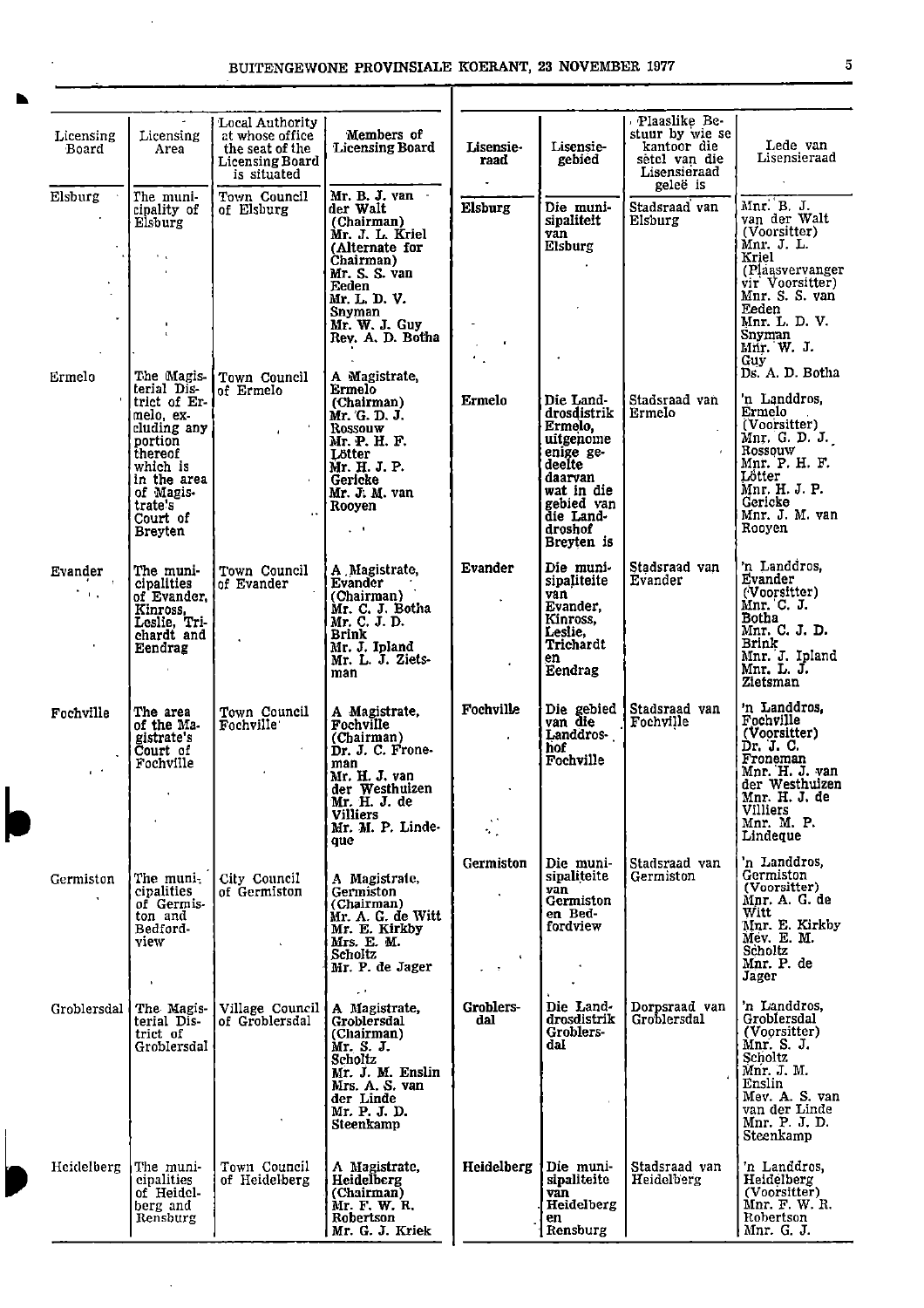. .

| Licensing<br>Board | Licensing<br>Area                                                                                                                                                                                                                                        | Local Authority<br>at whose office<br>the seat of the<br>Licensing Board<br>is situated | Members of<br><b>Licensing Board</b>                                                                                                                             | Lisensie-<br>raad                               | Lisensie-<br>gebied                                                                                                                                                                                                                                                       | Plaaslike Be-<br>stuur by wie se<br>kantoor die<br>setel van die<br>Lisensieraad<br>geleë is | Lede van<br>Lisensieraad                                                                                                                                              |
|--------------------|----------------------------------------------------------------------------------------------------------------------------------------------------------------------------------------------------------------------------------------------------------|-----------------------------------------------------------------------------------------|------------------------------------------------------------------------------------------------------------------------------------------------------------------|-------------------------------------------------|---------------------------------------------------------------------------------------------------------------------------------------------------------------------------------------------------------------------------------------------------------------------------|----------------------------------------------------------------------------------------------|-----------------------------------------------------------------------------------------------------------------------------------------------------------------------|
|                    |                                                                                                                                                                                                                                                          | <b>College</b>                                                                          | Mr. S. J. Nel<br>Mr. D. F. T. Lom-<br>bard                                                                                                                       |                                                 |                                                                                                                                                                                                                                                                           |                                                                                              | Kriek<br>Mnr. S. J.<br>Nel<br>Mnr. D. F. T.                                                                                                                           |
| Hendrina           | The area<br>of the Ma-<br>gistrate's<br>Court of<br>Hendrina.<br>excluding<br>any portion<br>thereof<br>which<br>forms part<br>of the mu-<br>nicipality<br>of the<br>Transvaal<br>Board for<br>the De-<br>velopment<br>of Peri-<br><b>Urban</b><br>Areas | Village Council<br>of Hendrina                                                          | A Magistrate,<br>Hendrina<br>(Chairman)<br>Mr. E. P. van<br>der Westhuizen<br>Mr. G. S. Steyn<br>Mr. J. M. Bayliss<br>Mr. J. de Clerq                            | Hendrina<br>$\mathbf{z}=\mathbf{z}$ .           | Die gebied<br>van die<br>Landdros-<br>hof Hen-<br>drina, uit-<br>genome<br>enige ge-<br>deelte<br>daarvan<br>wat deel<br>van die<br>munisipali-<br>teit van<br>die Trans-<br>vaalse<br>Raad vir<br>die Ont-<br>wikkeling<br>van Buite-<br>stedelike<br>Gebiede<br>uitmaak | Dornsraad van<br>Hendrina<br>$\blacksquare$                                                  | Lombard<br>'n Landdros.<br>Hendrina<br>(Voorsitter)<br>Mnr. E. P. van<br>der Westhuizen<br>Mnr. G. S.<br>Steyn<br>Mnr. J. M.<br><b>Bayliss</b><br>Mnr. J. de<br>Clerg |
| Johannes-<br>burg  | The muni-<br>cipality of<br>Johannes-<br>burg                                                                                                                                                                                                            | City Council of<br>Johannesburg                                                         | A Magistrate,<br>Johannesburg<br>(Chairman)<br>Mr. M. J. Powell<br>Mr. H. M. van<br>Heerden<br>Rev. H. Denke-<br>ma<br>Mr. C. J. Lom-<br>bard                    | Johannes-<br>burg                               | Die muni-<br>sipaliteit<br>van Johan-<br>nesburg<br>ù.                                                                                                                                                                                                                    | Stadsraad van<br>Johannesburg<br>÷                                                           | 'n Landdros,<br>Johannesburg<br>(Voorsitter)<br>Mnr. M. J.<br>Powell<br>Mnr. H. M.<br>van Heerden<br>Ds. H. Denkema<br>Mnr. C. J.<br>Lombard                          |
| Kempton<br>Park    | The muni-<br>cipalities<br>of Kemp-<br>ton Park<br>and Mod-<br>derfontein                                                                                                                                                                                | Town Council<br>of Kempton<br>Park                                                      | A Magistrate.<br>Kempton Park<br>(Chairman)<br>Mr. M. J. P. van<br>Tonder<br>Mr. C. J. B.<br>Scholtz<br>Mr. J. A. Brink<br>Mr. P. J. Eras-<br>mus                | Kempton-<br>park<br>$\mathcal{L}^{\mathcal{A}}$ | Die muni-<br>sipaliteite<br>van Kemp-<br>tonpark en<br>Modder-<br>fontein                                                                                                                                                                                                 | Stadsraad van<br>Kemptonpark                                                                 | 'n Landdros.<br>Kemptonpark<br>(Voorsitter)<br>Mnr. M. J. P.<br>van Tonder<br>Mnr. C. J. B.<br>Scholtz<br>Mnr. J. A.<br><b>Brink</b><br>Mnr. P. J.<br>Erasmus         |
| Klerksdorp         | The Magis-<br>terial Dis-<br>trict of<br>Klerksdorp,<br>excluding<br>any portion<br>thereof<br>which<br>forms part<br>of the mu-<br>nicipality<br>of Orkney<br>or of the<br>licensing<br>area of the<br>Licensing<br>Board of<br>Stilfontein             | Town Council<br>of Klerksdorp                                                           | t in<br>A Magistrate,<br>Klerksdorp<br>(Chairman)<br>Mr. T. L. Ran-<br>dles<br>Mr. D. M. Archer<br>Mrs. M. E. Ver-<br>maas <sup>.</sup><br>Mr. C. J. de<br>Klerk | Klerksdorp                                      | Die Land-<br>drosdistrik<br>van Klerks-<br>dorp, uit-<br>genome<br>enige ge-<br>deelte<br>daarvan<br>wat deel<br>van die<br>munisipali-<br>teit van<br>Orkney of<br>van die<br>lisensie-<br>gebied van<br>die Lisen-<br>sieraad<br>van Stil-<br>fontein<br>uitmaak        | Stadsraad van<br>Klerksdorp                                                                  | 'n Landdros,<br>Klerksdorp<br>(Voorsitter)<br>Mnr. T. L.<br>Randles<br>Mnr. D. M.<br>Archer<br>Mev. M. E.<br>Vermaas<br>Mnr. C. J. de<br>Klerk                        |
| Koster             | The Magis<br>terial Dis-<br>trict of<br>Koster                                                                                                                                                                                                           | Village Council<br>of Koster                                                            | A Magistrate,<br>Koster<br>(Chairman)<br>Mr. J. J. Baard<br>Mr. J. J. Geyser<br>Mr. H. Welman                                                                    | Koster                                          | Die Land-<br>drosdistrik<br>Koster                                                                                                                                                                                                                                        | Dorpsraad van<br>Koster                                                                      | 'n Landdros.<br>Koster<br>(Voorsitter)<br>Mnr. J. J.<br>Baard<br>Mnr. J. J.                                                                                           |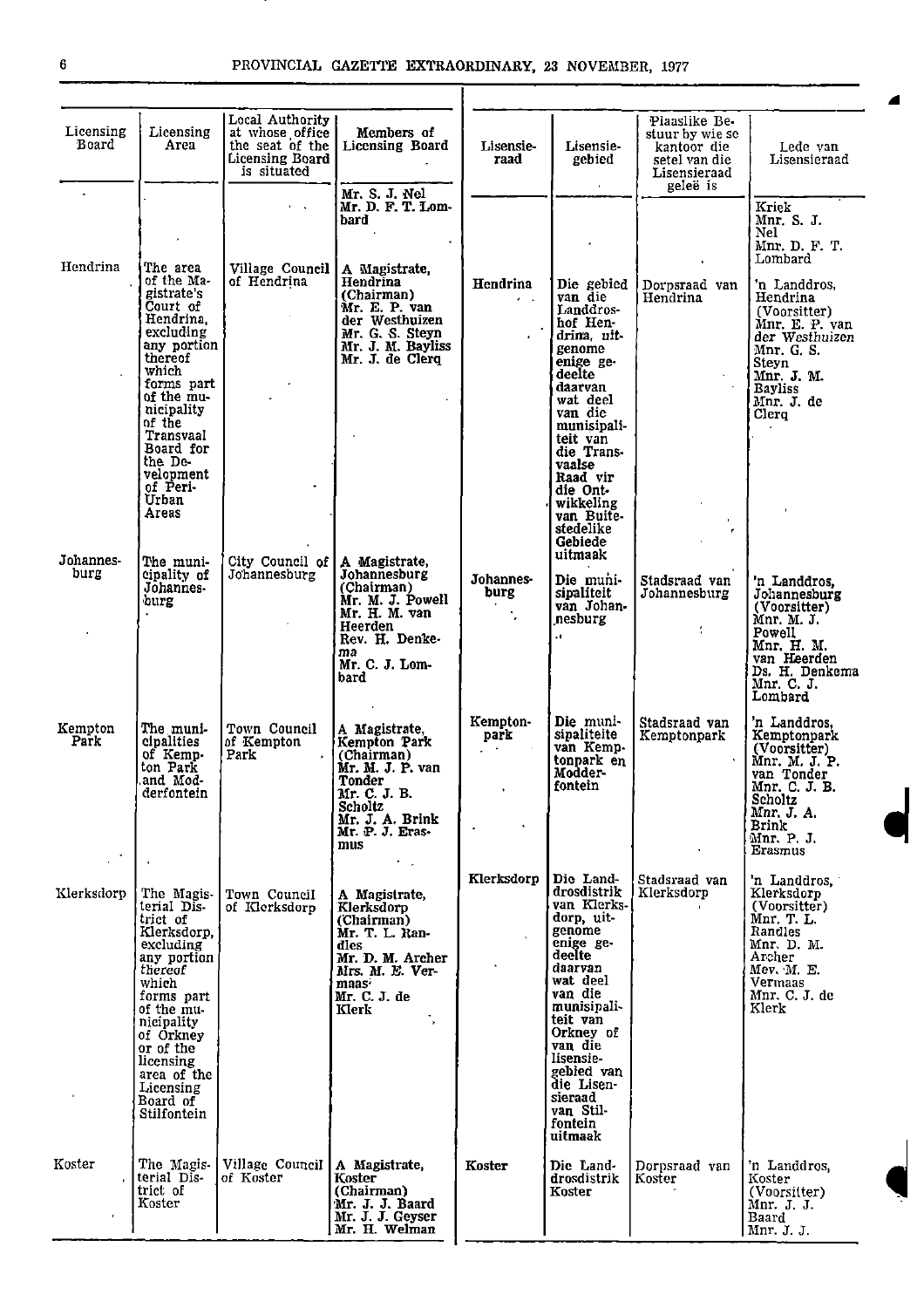|<br>|<br>|

IP

| Licensing<br>Board                   | Licensing<br>Area                                                                                  | Local Authority  <br>at whose office<br>the seat of the<br>Licensing Board<br>is situated | Members of<br>Licensing Board                                                                                                                                 | Lisensie-<br>raad       | Lisensie-<br>gebied                                                                         | Plaaslike Be-<br>stuur by wie se<br>kantoor die<br>setel van die<br>Lisensieraad<br>geleë is | Lede van<br>Lisensieraad                                                                                                                                                |
|--------------------------------------|----------------------------------------------------------------------------------------------------|-------------------------------------------------------------------------------------------|---------------------------------------------------------------------------------------------------------------------------------------------------------------|-------------------------|---------------------------------------------------------------------------------------------|----------------------------------------------------------------------------------------------|-------------------------------------------------------------------------------------------------------------------------------------------------------------------------|
|                                      |                                                                                                    |                                                                                           | Mr. S. J. P. Sny-<br>man                                                                                                                                      |                         |                                                                                             |                                                                                              | Geyser '<br>Mnr. H. Welman<br>Mnr. S. J. P.                                                                                                                             |
| Krugers-<br>dorp                     | The muni-<br>cipality of<br>Krugers-<br>dorp<br>4                                                  | Town Council<br>of Krugersdorp                                                            | A Magistrate,<br>Krugersdorp<br>(Chairman)<br>Mr. P. J. M. du<br>Plessis<br>Mr. C. P. Klop-<br>per<br>Mr C. L. Preto-<br>rius<br>Mr. H. F. de W.<br>van Rooy  | Krugers-<br>dorp        | Die muni-<br>sipaliteit<br>van<br>Krugers-<br>dorp                                          | Stadsraad van<br>Krugersdorp                                                                 | Snyman<br>'n Landdros<br>Krugersdorp<br>(Voorsitter)<br>Mnr. P. J. M.<br>du Plessis<br>Mnr. C. P.<br>Klopper<br>Mnr. C. L.<br>Pretorius<br>Mnr. H. F. de<br>W. van Rooy |
| Lichten-<br>burg<br>$\epsilon = 250$ | The Magis-<br>terial Dis-<br>trict of<br>Lichten-<br>burg                                          | Town Council<br>of Lichtenburg                                                            | A Magistrate,<br>Lichtenburg<br>(Chairman)<br>Mr. B. L. Rooth-<br>man<br>Mr. A. D. de<br>Wet<br>Mr. S. A. Viljoen<br>Mr. D. J. Steyn                          | Lichten-<br>burg        | Die Land-<br>drosdistrik<br>Lichten -<br>burg                                               | Stadsraad van<br>Lichtenburg                                                                 | 'n Landdros,<br>Lichtenburg<br>(Voorsitter)<br>Mnr. B. L.<br>Roothman<br>Mnr. A. D.<br>de Wet<br>Mnr. S. A.<br>Viljoen<br>Mnr. D. J.                                    |
| Louis Tri-<br>chardt<br>$\mathbf{r}$ | The Magis-<br>terial Dis-<br>trict of<br>Soutpans-<br>berg                                         | Town Council<br>of Louis Tri-<br>chardt                                                   | A Magistrate,<br>Louis Trichardt<br>(Chairman)<br>Mr. N. J. Coet-<br>zee<br>Mr. V. C. le<br>Cornu<br>Mrs. M. G. J.<br>van Rooyen<br>Mr. R. J. Oost-<br>huizen | Louis<br>Trich-<br>ardt | Die Land-<br>drosdistrik<br>Soutpans-<br>berg                                               | Stadsraad van<br>Louis<br>Trichardt                                                          | Steyn<br>'n Landdros.<br>Louis Trichardt<br>(Voorsitter)<br>Mnr. N. J.<br>Coetzee<br>Mnr. V. C.<br>le Cornu<br>Mev. M. G. J.<br>van Rooyen<br>Mnr. R. J.                |
| Lydenburg                            | The Magis-<br>terial Dis-<br>trict of<br>Lydenburg                                                 | Town Council<br>of Lydenburg                                                              | A Magistrate,<br>Lydenburg<br>(Chairman)<br>Mr. P. E. Strei-<br>cher<br>Mr. H. F. Brey-<br>tenbach<br>Mr. J. A. Swa-<br>nepoel<br>Mr. L. L. de<br>Souza       | Lydenburg               | Die Land-<br>drosdistrik<br>Lydenburg                                                       | Stadsraad van<br>Lydenburg                                                                   | Oosthuizen<br>'n Landdros.<br>Lydenburg<br>(Voorsitter)<br>Mnr. P. E.<br>Streicher<br>Mnr. H. F.<br>Breytenbach<br>Mnr. J. A.<br>Swanepoel<br>Mnr. L. L. de<br>Souza    |
| Messina                              | The Magis-<br>terial Dis-<br>trict of<br>Messina<br>$\bullet$                                      | Town Council<br>of Messina                                                                | A Magistrate,<br>Messina<br>(Chairman)<br>Mr. J. Genis<br>Mr. P. Geere<br>Mrs. B. Roos<br>Mr. P. J. Goosen                                                    | Messina                 | Die Land-<br>drosdistrik<br>Messina                                                         | Stadsraad van<br>Messina                                                                     | 'n Landdros,<br>Messina<br>(Voorsitter)<br>Mnr. J. Genis<br>Mnr. P. Geere<br>Mev. B. Roos<br>Mnr. P. J.<br>Goosen                                                       |
| Meyerton                             | The muni-<br>cipality of<br>Meyerton                                                               | Town Council<br>of Meyerton                                                               | A Magistrate.<br>Meverton<br>(Chairman)<br>Mr. A. M. Hey-<br>stek<br>Mr. J. J. Gray<br>Mr. P. J. van<br>Heerden<br>Mr. O. Thomas                              | Meverton                | Die muni-<br>sipaliteit<br>van<br>Meyerton                                                  | Stadsraad van<br>Meyerton                                                                    | Landdros,<br>Meyerton<br>(Voorsitter)<br>Mnr. A. M.<br>Heystek<br>Mnr. J. J. Gray<br>Mnr. P. J. van<br>Heerden<br>Mnr. O. Thomas                                        |
| Middel-<br>burg                      | The Magis-<br>terial Dis-<br>trict of<br>Middel-<br>burg, ex-<br>cluding any<br>portion<br>thereof | Town Council<br>of Middelburg                                                             | A Magistrate,<br>Middelburg<br>(Chairman)<br>Dr. M. L. Linde-<br>que<br>Mr. J. M. Stof-<br>berg<br>Mr. C. J. Gunter                                           | Middel-<br>burg         | Die Land-<br>drosdistrik<br>Middel-<br>burg,<br>uitgenome<br>enige ge-<br>deelte<br>daarvan | Stadsraad van<br>Middelburg                                                                  | n Landdros,<br>Middelburg<br>(Voorsitter)<br>Dr. M. L.<br>Lindeque<br>Mnr. J. M.<br>Stofberg<br>Mnr. C. J.                                                              |

 $\mathcal{A}$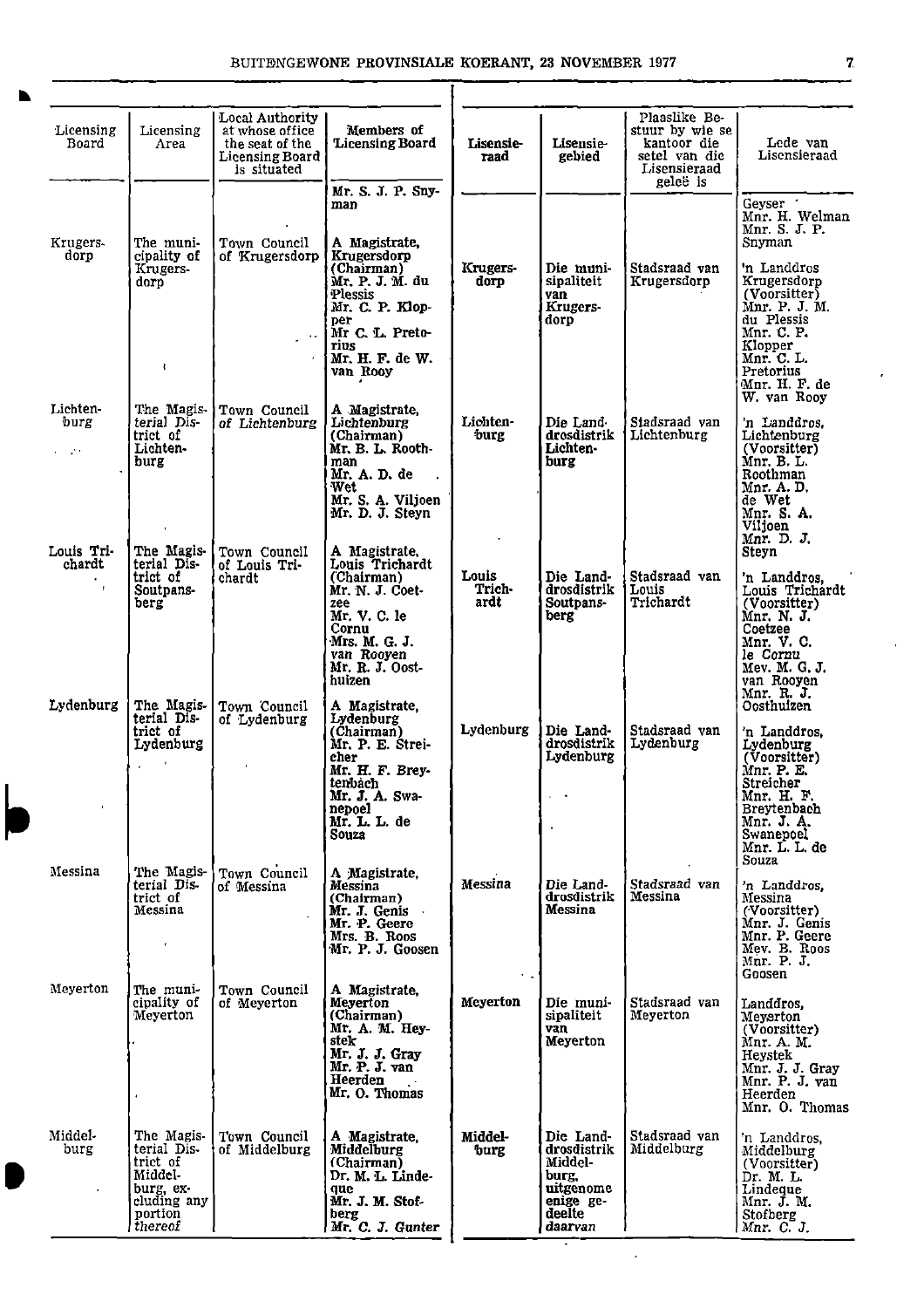| Licensing<br>Board | Licensing<br>Area                                                                                                                                                                                                           | Local Authority<br>at whose office<br>the seat of the<br>Licensing Board<br>is situated | Members of<br>Licensing Board                                                                                                                                              | Lisensie-<br>raad                 | $\mathbf{r} = \mathbf{r}$<br>Lisensie-<br>gebied                                                                                                                                                                                            | Plaaslike Be-<br>stuur by wie se<br>kantoor die<br>setel van die<br>Lisensieraad | Lede van<br>Lisensieraad                                                                                                                                            |
|--------------------|-----------------------------------------------------------------------------------------------------------------------------------------------------------------------------------------------------------------------------|-----------------------------------------------------------------------------------------|----------------------------------------------------------------------------------------------------------------------------------------------------------------------------|-----------------------------------|---------------------------------------------------------------------------------------------------------------------------------------------------------------------------------------------------------------------------------------------|----------------------------------------------------------------------------------|---------------------------------------------------------------------------------------------------------------------------------------------------------------------|
|                    | which is in<br>the area of<br>the magis-<br>trate's<br>Court of<br>Hendrina<br>or which<br>forms part<br>of the mu-<br>nicipality<br>of the<br>Transvaal<br>Board for<br>the De-<br>velopment<br>of Peri-<br>Urban<br>Areas |                                                                                         | Mr. J. F. Oost-<br>huizėn<br>$\bullet$                                                                                                                                     |                                   | wat in die<br>gebied<br>van die<br>Landdros-<br>hof Hen<br>drina is<br>of wat<br>deel van<br>die muni-<br>sipaliteit<br>van die<br>Transvaal-<br>se Raad<br>vir die<br>Ontwikke-<br>ling van<br>Bulte-<br>stedelike ·<br>Gebiede<br>uitmaak | geleë is<br>$\sim$ 6 $\,$                                                        | Gunter<br>Mnr. J. F.<br>Oosthuizen                                                                                                                                  |
| Naboom.<br>spruit  | The area<br>of the Ma-<br>gistrate's<br>Court of<br>Naboom-<br>spruit                                                                                                                                                       | Village Council<br>of Naboom-<br>spruit                                                 | A Magistrate,<br>Naboomspruit<br>(Chairman)<br>Mr. S. E. S.<br>Ferreira<br>Mr. J. P. Marais<br>Mr. S. F. Geyer<br>Mr. B. F. van<br>Rooyen                                  | Naboom-<br>spruit                 | Die gebied<br>van die<br>Landdros-<br>hof Na-<br>boomspruit                                                                                                                                                                                 | Dorpsraad van<br>Naboomspruit<br>÷.                                              | 'n Landdros,<br>Naboomspruit<br>(Voorsitter)<br>Mnr. S. E. S.<br>Ferreira<br>Mnr. J. P.<br>Marais<br>Mnr. S. F. Geyer<br>Mnr. B. F.<br>van Rooyen                   |
| Nelspruit<br>A.    | The Magis-<br>terial Dis-<br>trict of<br>Nelspruit<br>$\mathbf{r}_\mathrm{in}$                                                                                                                                              | Town Council<br>of Nelspruit                                                            | A Magistrate,<br>Nelspruit<br>(Chairman)<br>Mr. J. C. E.<br>Fölscher<br>Mr. H. A. Wol-<br>faard<br>Mrs. M. A. Pre-<br>torius<br>Mr. S. A. de<br>Kock                       | Nelspruit                         | Die Land-<br>drosdistrik<br>Nelspruit                                                                                                                                                                                                       | Stadsraad van<br>Nelspruit<br>$\mathbf{I}$<br>$\ddot{\phantom{a}}$               | 'n Landdros,<br>Nelspruit<br>(Voorsitter)<br>Mnr. J. C. E.<br>Fölscher<br>Mnr. H. A.<br>Wolfaard<br>Mev. M. A.<br>Pretorius<br>Mnr. S. A. de<br>Kock                |
| Nigel              | The muni-<br>cipalities<br>of Nigel<br>and Devon                                                                                                                                                                            | Town Council<br>of Nigel                                                                | A Magistrate,<br><b>Nigel</b><br>(Chairman)<br>Mr. D. Gamsu<br>Mr. P. C. de<br>Bruyn<br>Mr. A. I. van<br>den Heever<br>Mr. F. A. Basson                                    | Nigel                             | Die muni-<br>sipaliteite<br>van Nigel<br>en Devon                                                                                                                                                                                           | Stadsraad van<br>Nigel                                                           | 'n Landdros.<br>Nigel<br>(Voorsitter)<br>Mnr. D. Gamsu<br>Mnr. P. C. de<br>Bruyn<br>Mnr. A. I. van<br>den Heever<br>Mnr. F. A.<br>Basson                            |
| Nylstroom<br>٦.    | The Magis-<br>terial Dis-<br>trict of<br>Waterberg                                                                                                                                                                          | Town Council<br>of Nylstroom                                                            | A Magistrate,<br>Nylstroom<br>(Chairman)<br>Mr. B. L. Hat-<br>tingh<br>Mr. R. J. Janse<br>van Rensburg<br>Mr. C. A. C.<br>Swart<br>Mr. H. Willemse                         | Nylstroom<br>$\sim 7\,\mathrm{s}$ | Die Land-<br>drosdistrik<br>Waterberg<br>$\ddot{\bullet}$                                                                                                                                                                                   | Stadsraad van<br>Nylstroom                                                       | 'n Landdros.<br>Nylstroom<br>(Voorsitter)<br>Mnr. B. L.<br>Hattingh<br>Mnr. R. J.<br>Janse van<br>Rensburg<br>Mnr. C. A. C.<br>Swart<br>Mnr. H.<br>Willemse         |
| Orkney             | The muni-<br>cipality of<br>Orkney                                                                                                                                                                                          | Town Council<br>of Orkney                                                               | Mr. D. S. Bester<br>(Chairman)<br>A Magistrate,<br>Klerksdorp.<br>(Alternate for<br>Chairman)<br>Mr. T. F. Lou-<br>rens<br>Mr. J. J. van<br><b>Biljon</b><br>Mrs. E. E. te | Orkney _                          | Die muni-<br>sipaliteit<br>van<br>Orkney                                                                                                                                                                                                    | Stadsraad van<br>Orkney<br>ŧ.                                                    | Mnr. D. S.<br>Bester<br>(Voorsitter)<br>'n Landdros,<br>Klerksdorp'<br>(Plaas-<br>vervanger<br>vir Voorsitter)<br>Mnr. T. F.<br>Lourens<br>Mnr. J. J. yan<br>Biljon |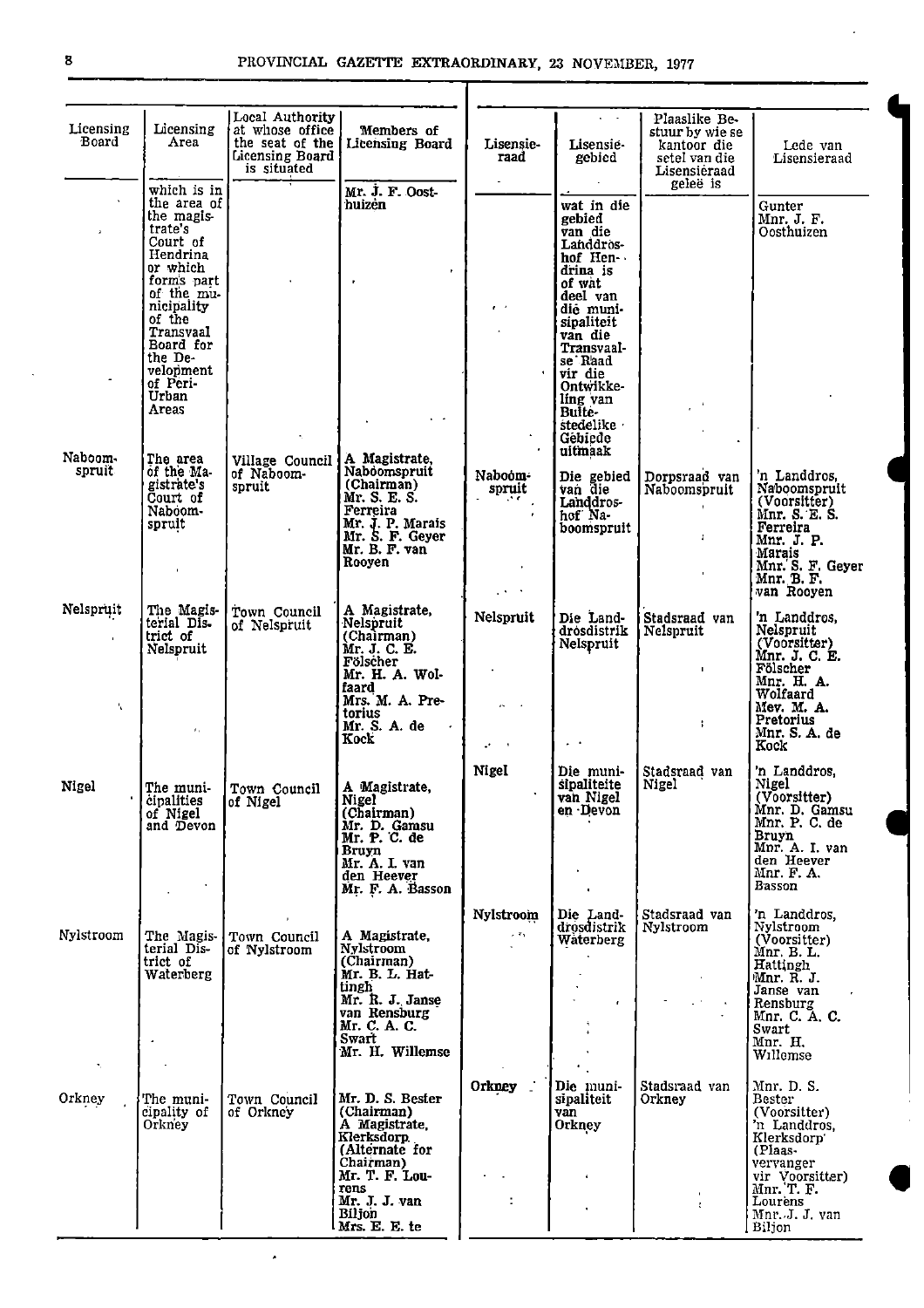| Licensing<br>Board<br>$\mathbf{r}$                        | Licensing.<br>Area<br>$\mathbf{A}^{\mathrm{eff}}$                                                                                                                                                    | <b>Local Authority</b><br>at whose office<br>the seat of the<br><b>Licensing Board</b><br>is situated | Members of<br>Licensing Board                                                                                                                                                                                                                                                                                                                                                                                  | Lisensie-<br>raad                                                                                                                                                                                                               | Lisensie-<br>gebied :<br>$\blacksquare$                                                                                                                                                          | Plaaslike Be-<br>stuur by wie se<br>hantoor die<br>setel van die<br>Lisensieraad<br>gelee is       | Lede van<br>Lisensieraad                                                                                                                                                            |
|-----------------------------------------------------------|------------------------------------------------------------------------------------------------------------------------------------------------------------------------------------------------------|-------------------------------------------------------------------------------------------------------|----------------------------------------------------------------------------------------------------------------------------------------------------------------------------------------------------------------------------------------------------------------------------------------------------------------------------------------------------------------------------------------------------------------|---------------------------------------------------------------------------------------------------------------------------------------------------------------------------------------------------------------------------------|--------------------------------------------------------------------------------------------------------------------------------------------------------------------------------------------------|----------------------------------------------------------------------------------------------------|-------------------------------------------------------------------------------------------------------------------------------------------------------------------------------------|
| $\epsilon$                                                | $\mathcal{F}_{\text{max}}$                                                                                                                                                                           | $\sim$ 10 $\pm$<br>$\sim$<br>$\sim$ $\sim$                                                            | <b>Boekhorst</b><br>Mr. A. J. Cero<br>nio .                                                                                                                                                                                                                                                                                                                                                                    | $\sim 100$                                                                                                                                                                                                                      |                                                                                                                                                                                                  |                                                                                                    | Mev. E. E. te<br>Boekhorst<br>Mnr. A. J.                                                                                                                                            |
| Phalaborwa<br>$\Delta \Delta \sim$                        | The area<br>of the Ma-<br>gistrate's<br>Court of<br>Phalaborwa                                                                                                                                       | Town Council<br>of Phalaborwa                                                                         | A Magistrate,<br>Phalahorwa<br>(Chairman)<br>Mr. J. S. Fourie<br>Mr. J. A. Thom<br>Mr. L. G. Trie-<br>gaardt<br>Mr. J. F. G.<br>Smith                                                                                                                                                                                                                                                                          | Phala-<br>borwa.                                                                                                                                                                                                                | Die gebied<br>van die<br>Landdros-<br>hof Phala-<br>borwa                                                                                                                                        | Stadsraad van<br>Phalaborwa<br>$\mathbf{L}$                                                        | Ceronio<br>'n Landdros,<br>Phalaborwa<br>(Voorsitter)<br>Mnr. J. S.<br>Fourie<br>Mnr. J. A.<br>Thom<br>Mnr. L. G.<br>Triegaardt                                                     |
| Pietersburg                                               | The Magis-<br>terial Dis-<br>trict of<br>Pietersburg                                                                                                                                                 | Town Council<br>of Pietersburg<br>$\mathbf{v}$ .<br>$\sim$ $\sigma$                                   | A Magistrate,<br>Pietersburg<br>(Cha <b>irman</b> )<br>Dr. T. L. Boshoff<br>Mr. J. S. K.<br><b>Scheepers</b><br>Mrs. R. Cronje<br>Mr. H. J. F. Ver-<br>cueil <sup>1</sup><br><b>Carl Ford Control</b>                                                                                                                                                                                                          | Pieters-<br>burg<br>$\Delta \phi$<br>$\sim$                                                                                                                                                                                     | $\mathbf{f}$<br>Die Land-<br>drosdistrik<br>Pieters-<br>burg ·<br>$\sigma_{\rm{max}}=4.5$<br>$\ddot{\phantom{a}}$                                                                                | Stadsraad van<br>Pietersburg<br>$\left(\mathcal{F}_{\mathcal{F}}^{(k)}\right)_{k\in\mathbb{N}}$    | Mnr. J. F. G.<br>Smith<br>'n Landdros.<br>Pietersburg<br>(Voorsitter)<br>Dr. T. L.<br>Boshoff<br>Mnr. J. S. K.<br>Scheepers<br>Mev. R. Cronje                                       |
| T.<br>$\sim$ 4<br>$\mathbf{r}$                            | Piet Retief The Magis-<br>terial Dis-<br>trict of<br>Piet Retief,<br>excluding<br>any portion<br>thereof<br>which is $in$<br>the area of  <br>the Magis-<br>trate's<br>$\overline{\text{Court}}$ of  | Town Council<br>of Piet Retief<br>$\epsilon$<br>$\left(\frac{1}{2},\frac{1}{2}\right)$                | A Magistrate,<br>Piet Retief<br>(Chairman)<br>Mr. J. A. D.<br><b>Steyn</b><br>Mr. V. B. G.<br>Folker<br>Mr. P. J. van<br>Huvssteen<br>Mr. W. L. Weber<br>$\label{eq:2} \begin{array}{c} \mathcal{L}_{\text{eff}}^{\text{obs}} = \mathcal{L}_{\text{eff}}^{\text{obs}} \mathcal{L}_{\text{eff}}^{\text{obs}} \\ \mathcal{L}_{\text{eff}}^{\text{obs}} = 0.76 \mathcal{L}_{\text{eff}}^{\text{obs}} \end{array}$ | $\lambda$ group of $\lambda$<br>$Pic \cdot$ .<br>Retief<br>$\sim 10^{11}$ kpc<br>$\mathbf{I}$<br>$\mathcal{L}^{\mathcal{L}}$ and $\mathcal{L}^{\mathcal{L}}$ and $\mathcal{L}^{\mathcal{L}}$<br>$\epsilon_{\rm{B}}$<br>المستحقق | $\sim 100$ km s $^{-1}$<br>$\alpha_{\rm{in}}$<br>Die Land-<br>drosdistrik<br><b>Pict</b><br>Retief, uit-<br>genome<br>enige ge-<br>deelte<br>daarvan<br>wat in die  <br>gebied van               | Stadsraad van<br>Piet Retief<br>$\mathbf{r}$<br>$\sigma_{\rm 0}$ .<br>$\mathbf{r}$<br>$\mathbf{L}$ | Mnr. H. J. F.<br>Vercueil<br>'n Landdros,<br>Piet Retief<br>(Voorsitter)<br>Mnr. J. A. D.<br>Steyn<br>Mnr. V. B. G.<br>Folker<br>Mnr. P. J.<br>van Huyssteen<br>Mnr. W. L.          |
| Pongola.<br>$\mathbf{F} = \mathbf{F} \mathbf{F}$<br>أنفاح | Pongola<br>The area<br>$\cdot$ of the Ma-<br>$\lceil$ gistrate's<br>Court of<br>Pongola                                                                                                              | Health Com-<br>mittee of<br>Pongola<br>$\mathbf{I}$<br>$\boldsymbol{A}$                               | A Magistrate,<br>Pongola<br>(Chairman)<br>Mr. J. B. M.<br>de Villiers<br>Mr. F. P. J. J.<br>Vorster<br>Mr. H. J. Joubert<br>Mr. C. J. Uys                                                                                                                                                                                                                                                                      | $\mathcal{L}(\mathbf{r}) = \mathcal{L}(\mathbf{r})$<br>$\mathcal{O}(\mathcal{I})$<br>$\mathcal{A}^{\mathcal{A}}$<br>Pongola                                                                                                     | die Land-<br>droshof<br>Pongola is<br>Die gebied<br>van die<br>Landdros-<br>hof<br>Pongola                                                                                                       | Gesondheids-<br>komitee van<br>Pongola<br>$\blacksquare$                                           | Weber<br>'n Landdros,<br>Pongola<br>(Voorsitter)<br>Mnr. J. B. M.<br>de Villiers<br>Mnr. F. P. J. J.<br>Vorster<br>Mnr. H. J.                                                       |
| Potchef-<br>stroom                                        | The Magis-<br>terial Dis-<br>trict of<br>Potchef-<br>stroom ex-<br>eluding any<br>portion<br>thereof<br>which is in<br>the area of<br>the Magis-<br>trate's<br>Court of<br>Fochville                 | Town Council<br>of Potchef-<br>stroom<br>÷.<br>T.                                                     | A Magistrate,<br>Potchefstroom<br>(Chairman)<br>Prof. J. H. Gro-<br>bler<br>Mr. A. Rauten-<br>bach<br>Prof. W. P. Rob-<br>bertse<br>Mr. J. J. Steyn<br>÷.                                                                                                                                                                                                                                                      | ۲.<br>Potchef-<br>stroom<br>$\mathcal{C}^{(1)}$                                                                                                                                                                                 | Die Land-<br>drosdistrik<br>Potchef-<br>stroom.<br>uitgenome<br>enige ge-<br>deelte<br>daarvan<br>wat in die<br>gebied van<br>die Land-<br>droshof<br>Fochville.                                 | Stadsraad van<br>Potchefstroom                                                                     | Joubert<br>Mnr. C. J. Uys<br>n Landdros,<br><b>Potchefstroom</b><br>(Voorsitter)<br>Prof. J. H.<br>Grobler<br>Mnr. A.<br>Rautenbach<br>Prof. W. P.<br>Robbertse<br>Mnr. J. J. Steyn |
| Potgieters 7<br><b>rus</b>                                | The Magis-<br>terial Dis-<br>trict of<br>Potgieters-<br>rus, exclud-<br>ing any<br>portion<br>thereof<br>which is in<br>the area<br>of the Ma $\cdot$<br>gistrate's<br>Court of<br>Naboom-<br>spruit | Town Council<br>of Potgietersrus<br>$\blacksquare$<br>÷                                               | A Magistrate,<br>Potgietersrus<br>(Chairman)<br>Mr. A. C. A.<br>Coetzee<br>Mr. N. M. Ter-<br>blanche<br>Mr. P. van Zyl<br>Mr. H. P. Vor-<br>ster                                                                                                                                                                                                                                                               | <b>Contract</b><br>Potgieters-<br><b>rus</b><br>$\cdot$                                                                                                                                                                         | $is \rightarrow$<br>Die Land-<br>drosdistrik<br>Potgieters-<br>rus uitge-<br>nome<br>enige, ge-<br>deelte<br>daarvan<br>wat in die<br>gebied van<br>die Land-<br>droshof<br>Naboom-<br>spruit is | Stadsraad van<br>Potgietersrus<br>ŧ                                                                | 'n Landdros.<br>Potgietersrus<br>(Voorsitter)<br>Mnr. A. C. A.<br>Coetzee<br>Mnr. N. M.<br>Terblanche<br>Mnr. P. van<br>ZyL<br>Mnr. H. P.<br>Vorster                                |

.

 $\gamma$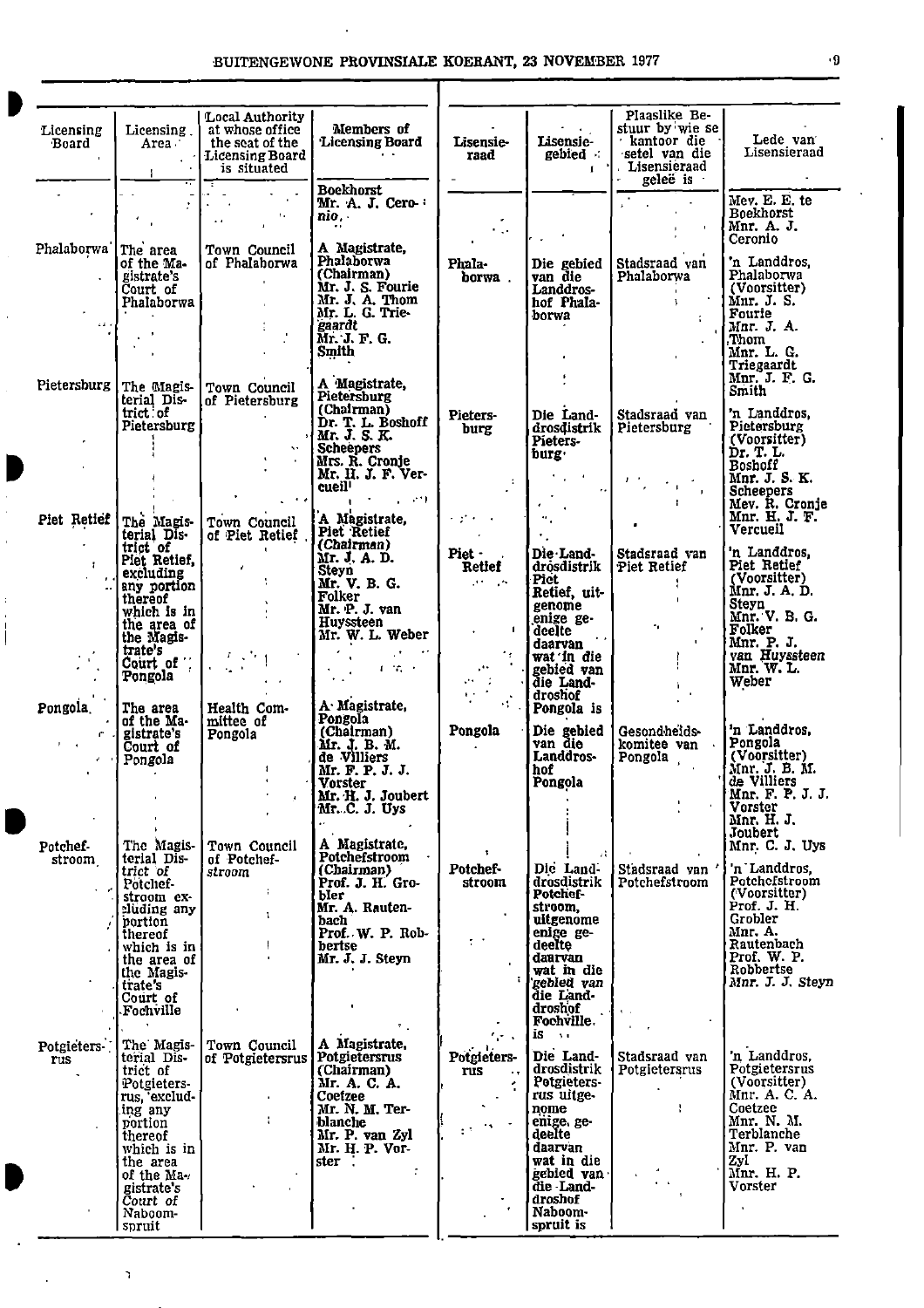$\ddot{\phantom{a}}$ 

| Licensing<br>Board                          | Licensing<br>Атеа                                                                                                                                                                        | Local Authority<br>at whose office<br>the seat of the<br>Licensing Board<br>is situated                                                                                      | Members of<br><b>Licensing Board</b>                                                                                                                                 | Lisensie-<br>raad                                                       | $2.3 - 1.$<br>Lisensie-<br>gebied<br>$\mathbb{Z}^{n-1}$                                                                                                                                                                                                                   | Plaaslike Be-<br>stuur by wie se<br>kantoor die<br>setel van die<br>Lisensieraad<br>geleë is                      | $\sim 10$<br>Lede van<br>Lisensieraad                                                                                                                                                                  |
|---------------------------------------------|------------------------------------------------------------------------------------------------------------------------------------------------------------------------------------------|------------------------------------------------------------------------------------------------------------------------------------------------------------------------------|----------------------------------------------------------------------------------------------------------------------------------------------------------------------|-------------------------------------------------------------------------|---------------------------------------------------------------------------------------------------------------------------------------------------------------------------------------------------------------------------------------------------------------------------|-------------------------------------------------------------------------------------------------------------------|--------------------------------------------------------------------------------------------------------------------------------------------------------------------------------------------------------|
| Pretoria<br>$ -$                            | The Magis-<br>terial Dis-<br>trict of<br>Pretoria,<br>excluding<br>any portion<br>thereof<br>which<br>forms part<br>of the mu-                                                           | City Council of<br>Pretoria<br>$\mathbf{r}$                                                                                                                                  | A Magistrate, -<br>Pretoria<br>(Chairman)<br>Mr. L. A. Cloete<br>Mr. W. A. Pauw<br>Mr. A. J. Bos-<br>man<br>Mr. S. J. Schoe-<br>man                                  | Pretoria                                                                | Die Land-<br>drosdistrik<br>Pretoria.<br>uitgenome<br>enige ge-<br>deelte<br>daarvan<br>wat deel<br>van die                                                                                                                                                               | Stadsraad van<br>Pretoria                                                                                         | 'n Landdros,<br>Pretoria<br>(Voorsitter)<br>Mnr. L. A.<br>Cloete<br>Mnr. W. A.<br>Pauw<br>Mnr. A. J.                                                                                                   |
|                                             | nicipalities<br>of Ver-<br>woerdburg<br>or of the<br>Transvaal<br>Board for<br>the De-<br>velopment<br>of Peri-<br>Urban<br>Areas                                                        | $\mathbf{r}$                                                                                                                                                                 |                                                                                                                                                                      | $\mathbb{R}^n$                                                          | munisipali-<br>teite van<br>Verwoord-<br>burg of<br>die Trans<br>vaalse<br>Raad vir<br>die Ont-<br>wikkeling<br>van Buite-<br>stedelike                                                                                                                                   | <b>Contractor</b>                                                                                                 | Bosman<br>Mnr. S. J.<br>Schoeman                                                                                                                                                                       |
| Randburg<br>$\mathbf{r}^{(k)}$<br>$\sim$ 11 | The muni-<br>cipality of<br>Randburg                                                                                                                                                     | Town Council<br>of Randburg<br>$\blacksquare$                                                                                                                                | A Magistrate,<br>Randburg<br>(Chairman)<br>Mr. R. R. Dunlee<br>Mr. J. J. van<br>Niekerk<br>Mr. D. M. Mun-<br>ro.<br>Mr. S. van Met-                                  | Randburg<br>$\mathcal{L}_{\mathcal{F}}$ .<br>$\cdots$ .<br>$\epsilon=4$ | Gebiede<br>uitmaak<br>$\epsilon_{\rm B}$<br>Die muni-<br>sipaliteit<br>van<br>Randburg                                                                                                                                                                                    | Stadsraad van<br>Randburg<br>$\bullet$<br>$\mathbf{r}$                                                            | 'n Landdros,<br>Randburg<br>(Voorsitter)<br>Mnr. R. R.<br>Dunlee<br>Mnr. J. J.<br>van Niekerk                                                                                                          |
| $\mathbf{L}$<br>Randfon-<br>tein            | The muni-<br>cipality of<br>Randfon-<br>tein and<br>the farms<br>Moadowns,<br>Leeupan,<br>Bospan,<br>Ireton and $\vert \cdot \vert$ .<br>Pahtiki<br>which are<br>in the Ma-<br>gisterial | $\mathcal{A}$ , $\mathcal{A}$<br>Town Council<br>of Randfontein<br>$\mathbf{f} = \mathbf{f}$<br>$\mathbf{r} = \mathbf{r}$ .<br>$\mathbf{L}$ .<br>$\mathcal{F}_{\mathcal{A}}$ | zinger<br>A Magistrate,<br>Randfontein<br>(Chairman)<br>Mr. C. J. van<br>der Westhuizen<br>Mr. S. Arenson<br>Mr. R. Powell<br>Mr. J. S. Oost-<br>huysen<br>$\bullet$ | $\mathcal{F}$<br>Rand-<br>fontein                                       | ÷<br>Die muni-<br>sipaliteit<br>van Rand-<br>fontein en<br>die plase<br>Moadowns,<br>Leeupan,<br>Bospan,<br>Ireton en<br>Pahtiki<br>wat in die                                                                                                                            | $\mathcal{A}^{\mathcal{A}}$<br>Stadsraad van<br>Randfontein<br>$\mathbf{I}$<br>$\mathbf{A}=\mathbf{A}+\mathbf{A}$ | Mpr. D. M.<br>Munro<br>Mnr. S. van<br>Metzinger<br>'n Landdros,<br>Randfontein<br>(Voorsitter)<br>Mnr. C. J. van<br>der Westhuizen<br>Mnr. S.<br>Arenson<br>Mnr. R. Powell<br>Mnr. J. S.<br>Oosthuysen |
| Roodepoort                                  | District of<br>Randfon-<br>tein<br>$\mathbf{I}$<br>The muni-                                                                                                                             | Town Council<br>of Roodepoort                                                                                                                                                | A Magistrate,<br>Roodepoort -                                                                                                                                        | Roode-                                                                  | Landdros-<br>distrik<br>Randfon-<br>tein is<br>Die muni-                                                                                                                                                                                                                  | Stadsraad van                                                                                                     | ł.<br>'n Landdros,                                                                                                                                                                                     |
| $\tilde{\P}$ .                              | cipality of<br>Roodepoort<br>$\sim$ 10 $\pm$<br>$\mathbf{r}$                                                                                                                             | $\mathbf{L}^{\text{max}}$<br>$\sim 100$<br>$\mathbf{r}$                                                                                                                      | (Chairman)<br>Mr. B. J. S. Rei-<br>necke<br>Mr. A. H. Ba-<br>denhorst<br>Mr. A. H. Stan-<br>der -<br>Mr. J. W. C.<br>Riekert<br>$\omega_{\rm c} \sim 100$            | poort<br>$1.1\%$<br>v.                                                  | sipaliteit<br>van Roode-<br>poort                                                                                                                                                                                                                                         | Roodepoort<br>$\mathbf{I}$<br>$\mathcal{A}$<br>٠.                                                                 | Roodepoort<br>(Voorsitter)<br>Mnr. B. J. S.<br>Reinecke<br>Mnr. A. H.<br><b>Badenhorst</b><br>Mnr. A. H.<br><b>Stander</b><br>Mnr. J. W. C.<br>Riekert                                                 |
| Rustenburg                                  | The Magis-<br>terial Dis-<br>trict of<br>Rusten-<br>burg                                                                                                                                 | Town Council<br>of Rustenburg                                                                                                                                                | A Magistrate.<br>Rustenburg<br>(Chairman)<br>Mr. H. C. Hart-<br>ley.<br>Mr. J. H. L.<br>Lampen<br>Mr. P. A. Ben-<br>tum ·<br>Mr. F. W. Com-<br>brink <sup>'</sup>    | Rusten-<br>burg                                                         | Die Land-<br>drosdistrik<br>Rusten-<br>burg<br>÷<br>$\bullet$                                                                                                                                                                                                             | Stadsraad van<br>Rustenburg<br>$\mathbf{r}$                                                                       | 'n Landdros,<br>Rustenburg<br>(Voorsitter)<br>Mnr. H. C.<br>Hartley<br>Mnr. J. H. L.<br>Lampen<br>Mnr P.A.<br>Bentum<br>Mnr F.W.<br>Combrink                                                           |
| Sabie                                       | $\mathbf{f}$<br>The Magis<br>terial Dis-<br>trict of<br>Pilgrim's<br>Rest                                                                                                                | Village Council<br>of Sabic                                                                                                                                                  | A Magistrate,<br>Sabie<br>(Chairman)<br>Mr. B. R. Cas-<br>sidy                                                                                                       | <b>Sabie</b>                                                            | Die Land<br>drosdistrik<br>Pelgrims-<br>rus turned and the set of the set of the set of the set of the set of the set of the set of the set of the set o<br>Set of the set of the set of the set of the set of the set of the set of the set of the set of the set of the | Dorpsraad van<br>Sabie                                                                                            | 'n Landdros,<br>Sabie<br>(Voorsitter)<br>Mnr. B. R.<br>Cassidy                                                                                                                                         |

•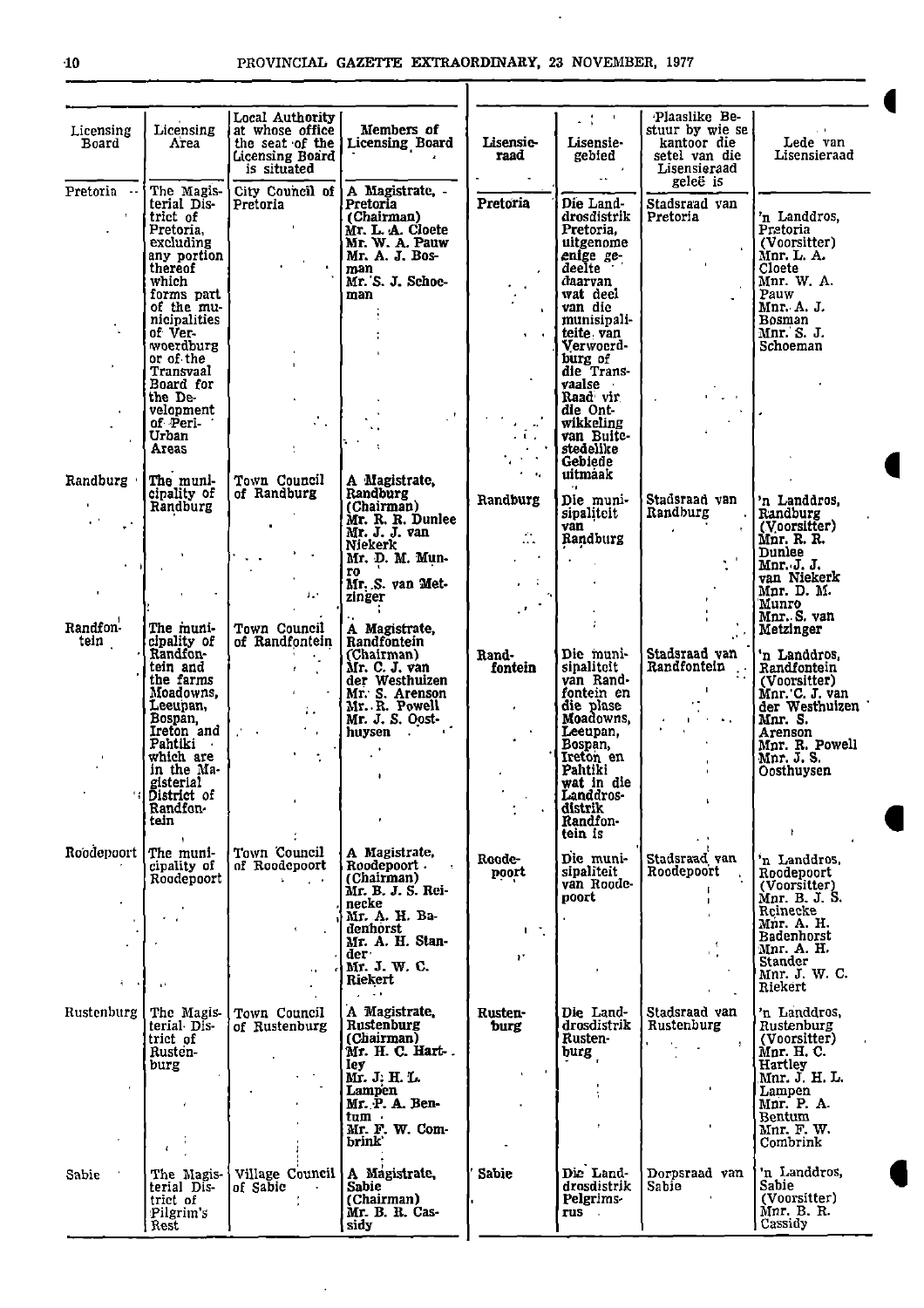## BUITENGEWONE PROVINSIALE KOERANT, 23 NOVEMBER 1977 11 T

 $\ddot{\phantom{1}}$ 

0

| Licensing<br>Board          | Licensing<br>Area<br>$\mathcal{F}$<br>. د                                                                                                                    | Local Authority<br>at whose office<br>the seat of the<br>Licensing Board<br>is situated | Members of<br><b>Licensing Board</b>                                                                                                                                                         | $\mathbf{v}$<br><b>Lisensie</b><br>raad<br>$\sim 100$<br>$\sim$ $-$                                                                                          | $\sim$<br>Lisensie-<br>gebied:                                                                                                                              | Plaaslike Be-<br>stuur by wie se<br>kantoor die<br>setel van die<br>Lisensieraad<br>geleë is                                 | Lede van<br>Lisensieraad<br>Paalin                                                                                                                                                                                                            |
|-----------------------------|--------------------------------------------------------------------------------------------------------------------------------------------------------------|-----------------------------------------------------------------------------------------|----------------------------------------------------------------------------------------------------------------------------------------------------------------------------------------------|--------------------------------------------------------------------------------------------------------------------------------------------------------------|-------------------------------------------------------------------------------------------------------------------------------------------------------------|------------------------------------------------------------------------------------------------------------------------------|-----------------------------------------------------------------------------------------------------------------------------------------------------------------------------------------------------------------------------------------------|
|                             |                                                                                                                                                              | $\sim 15$<br>$\mathbf{r}^{(2)}$<br>$\pm$                                                | Mr. J. C. Hey-<br>neke<br>Mr. S. A. Stoltz<br>Mr. H. B. Swart<br><b>CALL CONTRACTOR</b><br>$\sim 10^{-10}$                                                                                   | 76 L.<br>$\bullet$                                                                                                                                           | $\mathcal{I}=\mathcal{I}$                                                                                                                                   |                                                                                                                              | Mnr. J. C.<br>Heyneke<br>Mnr. S. A.<br>Stoltz<br>Mnr. H. B.<br>Swart                                                                                                                                                                          |
| Sandton<br>$\sim$<br>ala ku | The muni-<br>cipality of<br><b>Sandton</b><br>$\mathbf{r}$                                                                                                   | Town Council<br>of Sandton<br><b>Contract</b><br>$\mathcal{O}(\mathcal{A})$             | Mr. P. J. T. Nel<br>(Chairman)<br>A Magistrate,<br>Randburg<br>(Alternate for<br>Chairman)<br>Mr. W. C. R.<br>Hedding<br>Mr. A. J. Sparks<br>Mr. A. P.<br>Tweeddale<br>Mr. R. H. Ledlie      | Sandton<br>a seri<br>$\mathcal{L}_{\mathcal{A}}$<br>œ.<br>$\mathbf{r}$ , $\mathbf{r}$ ,<br>$\mathcal{L}^{\mathcal{A}}$ .<br>Ţ,<br>$\mathbf{r}$<br>$\epsilon$ | Die muni-<br>sipaliteit<br>van<br><b>Sandton</b><br>$\sim$<br>$\Delta$<br>$\ddot{\phantom{a}}$<br>$\blacksquare$                                            | Stadsraad van<br>Sandton<br>$\mathcal{F}^{\text{max}}_{\text{max}}$ , where<br>13 G J<br>÷<br>$\ddot{\phantom{a}}$<br>$\sim$ | $\mathcal{F}$<br>Mnr. P. J. T.<br>Nel .<br>(Voorsitter)<br>'n Landdros.<br>Randburg<br>(Plaasver-<br>vanger vir<br>Voorsitter)<br>Mnr. W. C. R.<br>Hedding<br>Mnr. A. J.<br><b>Sparks</b><br>Mnr., A. P.<br>Tweeddale<br>Mnr. R. H.<br>Ledlie |
| Schweizer-<br>Rencke        | The Magis-<br>terial Dis-<br>trict of<br>Schweizer-<br>Reneke                                                                                                | Village Council<br>of Schweizer-<br>Reneke<br>$\sim$                                    | A Magistrate,<br>Schweizer-Reneke<br>(Chairman)<br>Mr. W. J. Krös<br>Mr. A. S. Stry-<br>dom.<br>Mr. J. C. Baden-<br>horst<br>Mr. A. J. S. Roos<br>$\sim$                                     | Schweizer-<br>Reneke<br>$\ddot{\phantom{0}}$                                                                                                                 | Die Land-<br>drosdistrik<br>Schweizer-<br>Reneko                                                                                                            | Dorpsraad van<br>Schweizer-<br>Reneke                                                                                        | 'n Landdros,<br>Schweizer-<br><b>Teneke</b><br>(Voorsitter)<br>Mnr.; W. J.<br>Krös<br>Mnr. A. S.<br>Strydom<br>Mnr. J. C.<br><b>Badenhorst</b><br>Mnr. A. J. S.<br>Roos                                                                       |
| Springs                     | The muni-<br>cipality of<br>Springs                                                                                                                          | Town Council<br>of Springs<br>t.<br>$\mathcal{L}^{\mathcal{A}}$ and                     | A Magistrate,<br><b>Springs</b><br>(Chairman)<br>Mr. C. J. Born-<br>man.<br>Mr. S. D. Jou-<br>bert ·<br>Mr. P. Fourie<br>Mr. I. P. Meiring<br>÷.                                             | Springs                                                                                                                                                      | Die muni-<br>sipaliteit<br>van<br>Springs<br>$\mathbf{L}$<br>Die Land-                                                                                      | Stadsraad van $\vert$<br><b>Springs</b><br>. <b>.</b><br>Stadsraad van                                                       | 'n Landdros,<br>Springs<br>(Voorsitter)<br>Mnr. C. J.<br>Bornman<br>Mnr. S. D.<br>Joubert<br>$\cdot$ Mnr. P. Fourie<br>Mnr. I. P.<br>Meiring                                                                                                  |
| Standerton                  | The Magis-<br>terial Dis-<br>trict of<br>Standerton<br>and the<br>municipali<br>ty of the<br>Health<br>Committee<br>of Secunda,<br>including:<br>(i) Portion | Town Council<br>of Standerton<br>$\mathbf{r}$<br>11.                                    | A Magistrate,<br><b>Standerton</b><br>(Chairman)<br>Mr. W. A. J.<br>Kruger<br>Mr. H. yan der<br>Merwe<br>Mr. E. E. J.<br>Steyn<br>Mr. P. J. Schoe-<br>man<br>$\overline{u}$ , $\overline{u}$ | <b>Standerton</b>                                                                                                                                            | drosdistrik<br><b>Standerton</b><br>en die<br>munisipali-<br>teit van<br>die Ge-<br>sondheids-<br>komitee<br>van<br>Secunda,<br>insluitende<br>(i) Gedeel-  | <b>Standerton</b><br>Т.,<br>$\mathbf{I}$                                                                                     | 'n Landdros,<br><b>Standerton</b><br>(Voorsitter)<br>Mnr. W. A. J.<br>Kruger<br>Mnr. H. van der<br>Merwe<br>Mnr. E. E. J.<br>Steyn<br>Mnr. P. J.<br>Schoeman                                                                                  |
|                             | $27$ of the<br>farm Drie-<br>fontein<br>137-I.S.;<br>and .<br>(ii) those<br>portions of<br>the farm<br>Goedehoop<br>290-I.S.<br>which are<br>not includ-     |                                                                                         | $\mathbb{C}^{\bullet}$<br>÷<br>Ł                                                                                                                                                             |                                                                                                                                                              | te 27 van<br>die plaas<br>Driefon-<br>tein 137-<br>1.S.; en<br>$(ii)$ daar-<br>die gedeel-<br>tes van die<br>plaas'<br>Goedehoop<br>290-I.S.,<br>wat nie by | $\mathbf{J}$<br>$\mathbf{r}_{\mathrm{in}}$<br>÷                                                                              |                                                                                                                                                                                                                                               |
|                             | ed in the<br>said muni-<br>cipality<br>and which<br>are in the<br>  Magisterial                                                                              |                                                                                         | $-1$                                                                                                                                                                                         |                                                                                                                                                              | genoemde<br>munisipali-<br>teit inge-<br>sluit is nic<br>en wat in<br>die Land-                                                                             |                                                                                                                              |                                                                                                                                                                                                                                               |

 $\cdot$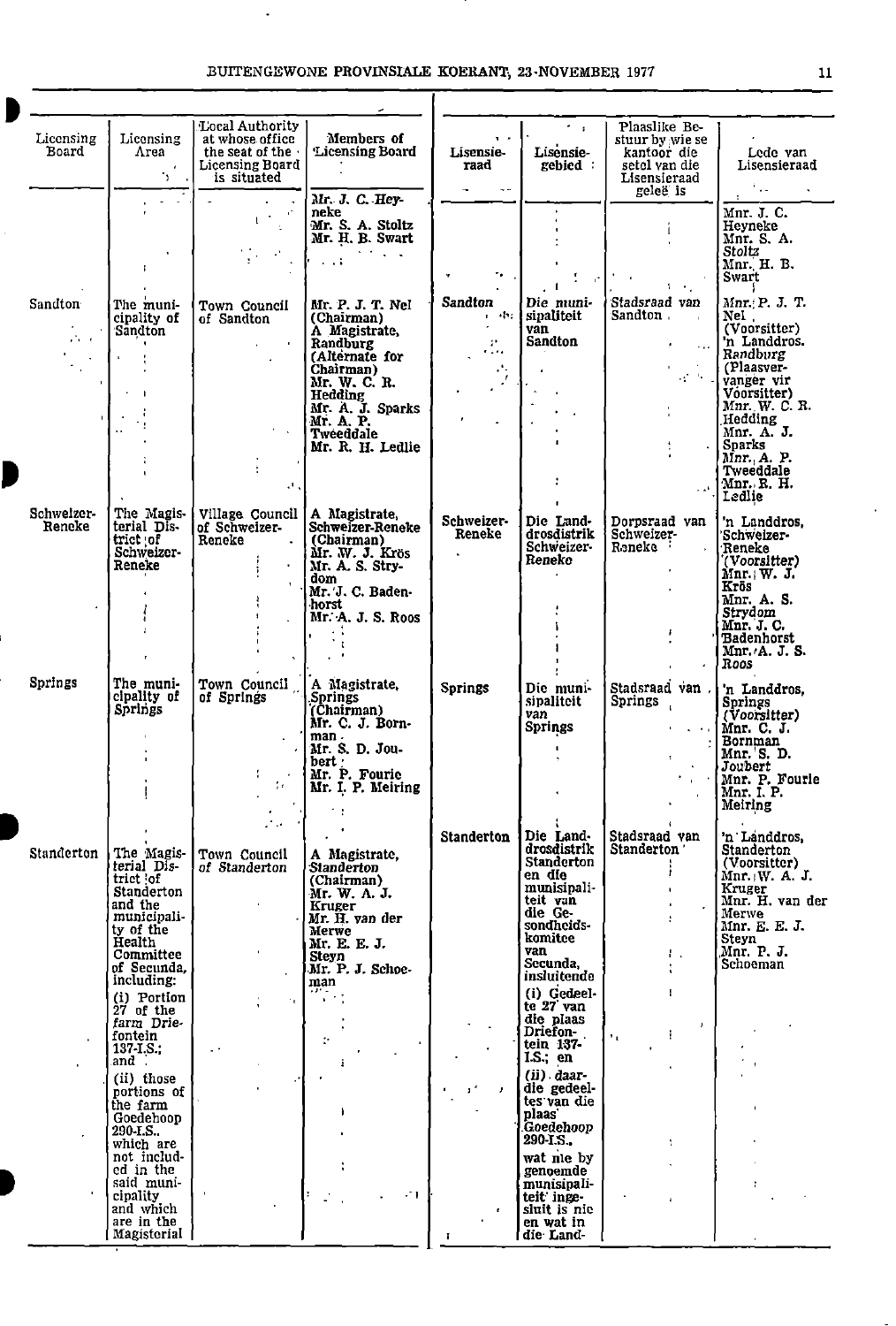•

 $\mathbb{Z}$ 

| Licensing<br>Board                      | Licensing<br>Area                                                        | Local Authority<br>at whose office<br>Licensing Board<br>is situated | Members of<br>the seat of the   Licensing Board                                              | <b>Lisensie-</b><br>raad                | Lisensie-<br>gebied                                                    | Plaaslike Be-<br>stuur by wie se<br>kantoor die<br>setel van die<br>Lisensieraad | Lede van<br>Lisensieraad                                   |
|-----------------------------------------|--------------------------------------------------------------------------|----------------------------------------------------------------------|----------------------------------------------------------------------------------------------|-----------------------------------------|------------------------------------------------------------------------|----------------------------------------------------------------------------------|------------------------------------------------------------|
|                                         | District of<br><b>Bethal</b>                                             |                                                                      | $\overline{a}$                                                                               |                                         | drosdistrik                                                            | geleë is                                                                         |                                                            |
|                                         |                                                                          |                                                                      |                                                                                              |                                         | Bethal is                                                              |                                                                                  |                                                            |
| Stilfontein<br>$1 - \frac{1}{2}$        | The muni-<br>cipality of<br>Stilfontein,                                 | Town Council<br>of Stilfontein                                       | Mr. D. S. Bester,<br>(Chairman)                                                              | <b>Stilfontein</b>                      | Die muni-<br>sipaliteit<br>van Stil-<br>fontein.                       | Stadsraad van<br>Stilfontein<br>$\bullet$                                        | Mnr. D. S.<br>Bester<br>(Vocrsitter)<br>'n Landdros,       |
|                                         | including:<br>$(a)$ the                                                  |                                                                      | A Magistrate,<br>Klerksdorp,<br>(Alternate for                                               | $\overline{\phantom{a}}$<br>τ÷.         | insluiten-<br>$de  \sim$<br>$(a)$ die                                  |                                                                                  | Klerksdorp<br>(Plaasver-<br>vanger vir                     |
| $\epsilon$                              | farm Wit-<br>stinkhoud-<br>baken 409-<br>I.P.                            | t                                                                    | Chairman)<br>Mr. H. Malan<br>Mr. J. J. van<br>Niekerk<br>Mrs. S. C. Kru-                     | $\mathbf{z}$                            | plaas Wit-<br>stinkhoud-<br>baken<br>$409 \cdot L.P.$                  | $\blacksquare$                                                                   | Voorsitter)<br>Mnr. H. Malan<br>Mnr. J. J. van<br>Niekerk  |
|                                         | $(b)$ the<br>farm<br>Doornplaat                                          |                                                                      | ger<br>Mr. C. Roodtman                                                                       | $^{\circ}$                              | $(b)$ die<br>plaas<br>Doornplaat<br>$410-I.P.$                         | $\mathbf{I}$<br>÷.                                                               | Mev. S. C.<br>Kruger<br>$Mnr$ . C.<br>Roodtman             |
| $\mathbf{r}$                            | $410-I.P.$<br>(c) the<br>farm Zand-                                      |                                                                      |                                                                                              |                                         | $(c)$ die<br>plaas<br>Zandpan                                          | ŧ                                                                                |                                                            |
| 574                                     | pan 423-<br>Ϊ.Ρ.,<br>$(d)$ the                                           |                                                                      | $\mathbb{R}^{\mathbb{Z}_2}$                                                                  |                                         | $423 - I.P.;$<br>(d) die<br>plaas<br>$\sim$                            |                                                                                  |                                                            |
| $\cdot$<br>$\pmb{\tau}$<br>$\mathbf{v}$ | farm Ma-<br>paiskraal<br>441-I.P.;                                       |                                                                      |                                                                                              |                                         | Mapais-<br>kraal<br>$441 - I/P$ ;                                      | e s                                                                              |                                                            |
|                                         | (e) the<br>farm Wil-<br>debeestpan<br>442 T.P.                           |                                                                      |                                                                                              | $\mathbf{I}$                            | (e) die<br>plaas<br>Wilde-<br>beestpan<br>$442-I.P.;$                  |                                                                                  |                                                            |
|                                         | $(f)$ the<br>farm Buf-<br>felsfontein<br>443 I.P.;<br>and $\overline{a}$ | $\blacksquare$                                                       |                                                                                              | $\bullet$                               | $(f)$ die<br>plaas<br><b>Buffels-</b><br>fontein<br>$443 \cdot I.P.$ ; |                                                                                  | $\bullet$                                                  |
| $\bullet$<br>$\mathbf{r}$               | (g) those<br>portions of<br>the farms                                    |                                                                      |                                                                                              | $\Lambda$<br>$\ddotsc$<br>$\sim$ $\sim$ | en<br>$(g)$ daar-<br>die ge-                                           |                                                                                  |                                                            |
|                                         | Stilfontein<br>408-LP. and<br>Hartebeest-<br>fontein                     |                                                                      |                                                                                              | <b>San Area</b>                         | declies<br>van die<br>plase Stil-<br>fontein<br>408-IP. en             |                                                                                  |                                                            |
|                                         | 422-I.P.<br>which are<br>not includ-<br>ed in the                        | Н<br>$\mathcal{C}_\mathcal{A}$                                       | $\sigma^2$ , $\sigma$<br>۰.,                                                                 |                                         | Hartebeest-<br>fontein<br>422-I.P.<br>wat nie by                       |                                                                                  |                                                            |
| $\blacksquare$                          | said muni-<br>cipality,<br>which are<br>in the Ma-                       |                                                                      |                                                                                              | All Corp.                               | die ge-<br>noemde<br>munisipali-<br>teit inge-                         | $\mathbf{r}$                                                                     |                                                            |
| $\mathbf{L}$                            | gisterial<br>District of<br>Klerksdorp                                   |                                                                      |                                                                                              |                                         | sluit is<br>nie;<br>wat in die<br>Landdros-                            |                                                                                  |                                                            |
|                                         |                                                                          |                                                                      |                                                                                              |                                         | distrik<br>Klerksdorp<br>İS.                                           |                                                                                  |                                                            |
| Swartrug-<br>gens                       | The Ma-<br>gisterial<br>District of<br>Swart-<br>ruggens                 | Village Council  <br>of Swartrug-<br>gens<br>$\ddot{\phantom{0}}$    | A Magistrate,<br>Swartruggens<br>(Chairman)<br>Mr. M. J. Engel-<br>brecht<br>Mr. M. C. Dames | Swart-<br>ruggens                       | استوا<br>Die Land-<br>drosdistrik<br>Swart-<br>ruggens                 | Dorpsraad van<br><b>Swartruggens</b>                                             | 'n Landdros.<br>Swartruggens<br>(Voorsitter)<br>Mnr. M. J. |
|                                         |                                                                          | ٠                                                                    | Mr. B. P. Pelser<br>Mr. A. A. Bis-<br>schoff                                                 |                                         | $\mathbf{I}$                                                           | ٠i                                                                               | Engelbrecht<br>Mnr. M. C.<br>Dames<br>Mnr. B. P.           |
|                                         |                                                                          | $\mathbf{1}$                                                         |                                                                                              |                                         |                                                                        |                                                                                  | Pelser<br>Mnr. A. A.<br><b>Bisschoff</b>                   |
| Thabazimbi                              | The Ma-<br>gisterial<br>District<br>of Thaba-                            | Health Com-<br>mittee of<br>Thabazimbi                               | A Magistrate,<br>Thabazimbi<br>(Chairman)<br>Mr. M. H. Kirch-                                | Thaba-<br>zimbi                         | Die Land-<br>drosdistrik<br>Thabazimbi                                 | Gesondheids-<br>komitee van<br>Thabazimbi                                        | 'n Landdros.<br>Thabazimbi<br>(Voorsitter)<br>Mnr. M. H.   |

 $\sim$   $\sim$ 

.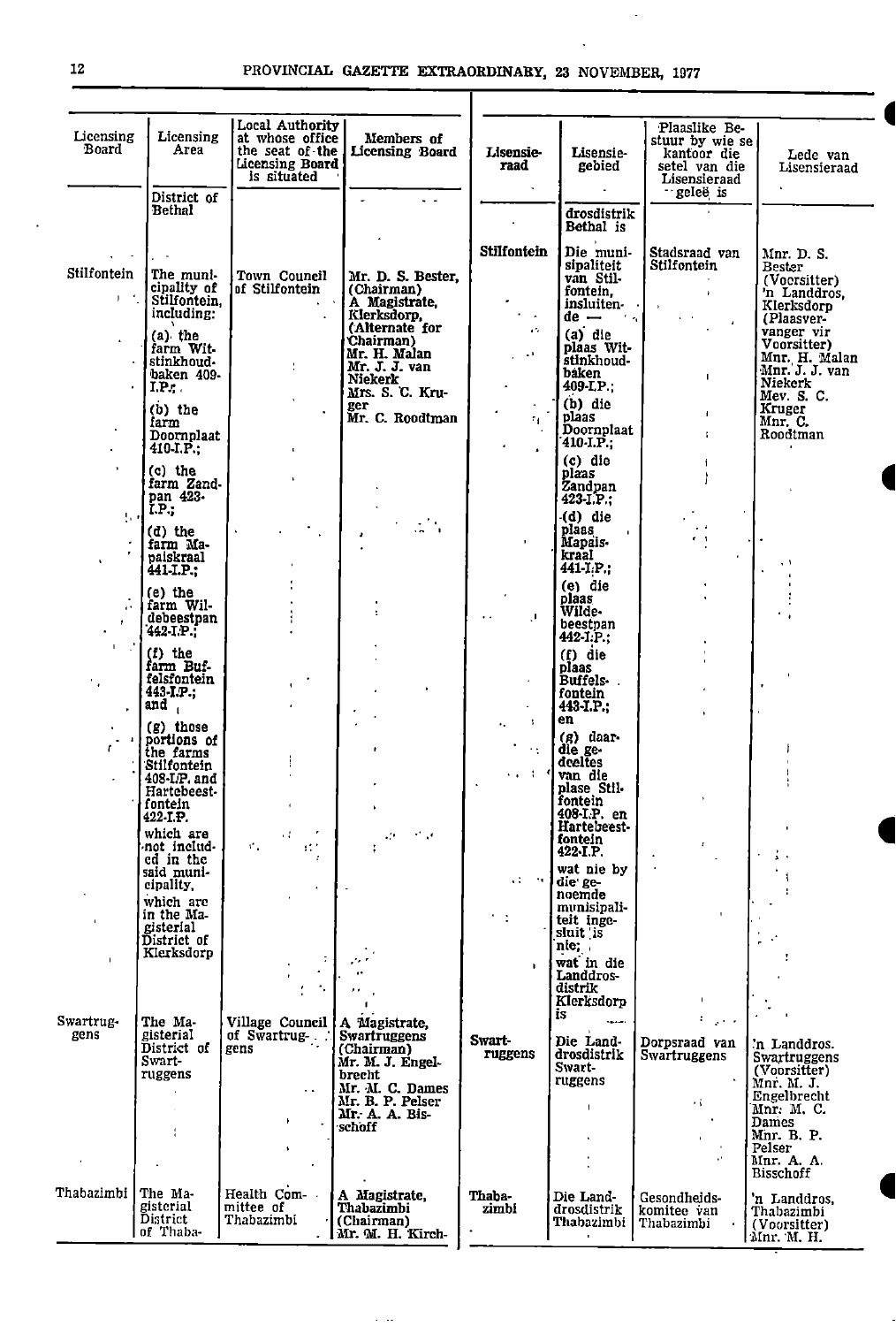| Licensing<br>Board                                                           | Licensing<br>Area                                                                                                                                                                                                                                                                                                                                                              | Local Authority<br>at whose office.<br>the seat of the<br>Licensing Board<br>is situated      | Members of<br>Licensing Board                                                                                                                                                    | Lisensie-<br>raad                                                                                    | Lisensie-<br>gebied                                                                                                                                                                                                                                                                                                                                                           | Plaaslike Be-<br>stuur by wie se<br>kantoor die<br>setel van die<br>Lisensieraad<br>geleë is         | Lede van<br>Lisensieraad                                                                                                                                                                                            |
|------------------------------------------------------------------------------|--------------------------------------------------------------------------------------------------------------------------------------------------------------------------------------------------------------------------------------------------------------------------------------------------------------------------------------------------------------------------------|-----------------------------------------------------------------------------------------------|----------------------------------------------------------------------------------------------------------------------------------------------------------------------------------|------------------------------------------------------------------------------------------------------|-------------------------------------------------------------------------------------------------------------------------------------------------------------------------------------------------------------------------------------------------------------------------------------------------------------------------------------------------------------------------------|------------------------------------------------------------------------------------------------------|---------------------------------------------------------------------------------------------------------------------------------------------------------------------------------------------------------------------|
|                                                                              | zimbi                                                                                                                                                                                                                                                                                                                                                                          |                                                                                               | ner<br>Mr. H. J. Bootha<br>Mr. J. A. Jou-<br>bert<br>Mr. P. G. W.<br><b>Roets</b>                                                                                                |                                                                                                      |                                                                                                                                                                                                                                                                                                                                                                               |                                                                                                      | Kirchner<br>Mnr. H. J.<br><b>Bootha</b><br>Mnr. J. A.<br>Joubert<br>Mnr. P. G. W.<br>Roets                                                                                                                          |
| Transvaal<br>Board for<br>the De-<br>velopment<br>of Peri-<br>Urban<br>Areas | Those por-<br>tions of<br>pality of<br>the Trans-<br>vaal Board<br>for the De-<br>velopment<br>of Peri-<br>Urban<br>Areas<br>which are<br>situated in<br>the Magis-<br>terial Dis-<br>tricts of<br>Alberton,<br>Benoni,<br>Bethal.<br>Brakpan,<br>Brits.<br>Bronkhorst-<br>spruit, Cul-<br>linan, Del-<br>mas, Ger-<br>miston,<br>Heidelberg,<br>Johannes-<br>burg,<br>Kempton | The Transvaal<br>Board for the<br>the munici- Development of<br>Peri-Urban<br>Areas, Pretoria | Mr. D. H. J.<br>Coetzee<br>(Chairman).<br>Mr. D. F. Marais<br>(Alternate for<br>Chairman)<br>Mr. W. J. Breedt<br>Mr. J. M. Scholtz<br>Mr. Z. L. Smit<br>Mr. J. M. Steyn-<br>berg | Transvaal-<br>se Raad<br>vir die<br>Ontwik-<br>keling<br>van<br><b>Buite</b><br>stedelike<br>Gebiede | Daardie<br>gedeeltes<br>van die<br>munisipali-<br>teit van<br>die Trans-<br>vaalse<br>Raad vir<br>die Ont-<br>wikkeling<br>van Buite-<br>stedelike<br>Gebiede<br>wat in die<br>landdros-<br>distrikte<br>Alberton,<br>Benoni,<br>Bethal,<br>Brakpan,<br>Brits,<br>Bronk-<br>horst-<br>spruit,<br>Cullinan.<br>Delmas.<br>Germiston.<br>Heidel-<br>berg,<br>Johannes-<br>burg, | Die Trans-<br>vaalse Raad vir<br>die Ontwikke-<br>ling van<br>Buitestedelike<br>Gebiede.<br>Pretoria | Mnr. D. H. J.<br>Coetzee.<br>(Voorsitter)<br>Mnr. D. F.<br>Marais,<br>(Plaasver-<br>vanger vir<br>Voorsitter)<br>Mnr. W. J.<br><b>Breedt</b><br>Mnr. J. M.<br>Scholtz<br>Mnr. Z. L. Smit<br>Mnr. J. M.<br>Steynberg |
| $\sim$ $\sim$                                                                | Park Kru-<br>gersdorp,<br>Middelburg<br>(Tvl.)<br>Nigel,<br>Oberholzer,<br>Pretoria.<br>Randburg.<br>Randfon-<br>tein, Roo-<br>depoort,<br>Springs,<br>Vanderbijl-<br>park, Ver-<br>eeniging,<br>Westonaria<br>and Wit-<br>bank<br>$\mathbf{r}$                                                                                                                                |                                                                                               | Ŷ.                                                                                                                                                                               | . .<br>$\cdot$<br>$\bullet$                                                                          | Kempton-<br>park.<br>Krugers-<br>dorp, Mid-<br>delburg<br>(Tvl.),<br>Nigel,<br>Oberhol-<br>zer, Pre-<br>toria,<br>Randburg,<br>Randfon-<br>tein,<br>Roode-<br>poort,<br>Springs,<br>Vanderbijl-<br>park,<br>Verceni-                                                                                                                                                          |                                                                                                      |                                                                                                                                                                                                                     |
| J.<br>'Fzaneen<br>$\chi \to 0$                                               | The Magis-<br>terial DIs-<br>trict of Le-<br>'taba, ex-<br>cluding<br>any portion<br>thereof<br>which is in<br>the area of<br>the Magis-<br>ttrate's<br>'Court! of<br>Phalaborwa<br>$\mathbf{I}$                                                                                                                                                                               | $\bullet$<br>Town Council<br>of Tzaneen                                                       | A Magistrate.<br>Tzaneen<br>(Chairman)<br>Mr. A. K. Smit<br>Mr. J. S. Lom-<br>bard<br>Mrs. C. A. du<br>Preez<br>Mr. W. P. van<br>Niekerk                                         | Tzaneen<br>$\sim$ $\sim$<br>٠                                                                        | ging,<br>Weston-<br>aria en<br>Witbank is<br>Die Land-<br>drosdistrik<br>Letaba.<br>uitgenome<br>enige ge-<br>deelte<br>daarvan<br>wat in die<br>gebied van<br>die Land-<br>droshof<br>Phata-<br>borwa is                                                                                                                                                                     | Stadsraad van<br>Tzaneen                                                                             | 'n Landdros,<br>Tzaneen<br>(Voorsitter)<br>Mnr. A. K.<br>Smit<br>Mnr. J. S.<br>Lombard<br>Mey. C. A. du<br>Preez <sup>-</sup><br>Mnr. W. P. van<br>Nickerk                                                          |
| Vanderbijl- The muni-<br>park                                                | cipality of<br>  Vanderbijl-   park                                                                                                                                                                                                                                                                                                                                            | Town Council<br>of Vanderbijl-                                                                | A Magistrate.<br>Vanderbijlpark<br>(Chairman)                                                                                                                                    | Vanderbijl-<br>park                                                                                  | Die muni-<br><b>sipaliteit</b><br>van Van-                                                                                                                                                                                                                                                                                                                                    | Stadsraad van<br>Vanderbijlpark                                                                      | 'n Landdros,<br>Vanderbijlpark<br>(Voorsitter)                                                                                                                                                                      |

 $\frac{1}{\pi}$ 

1

 $\bar{1}$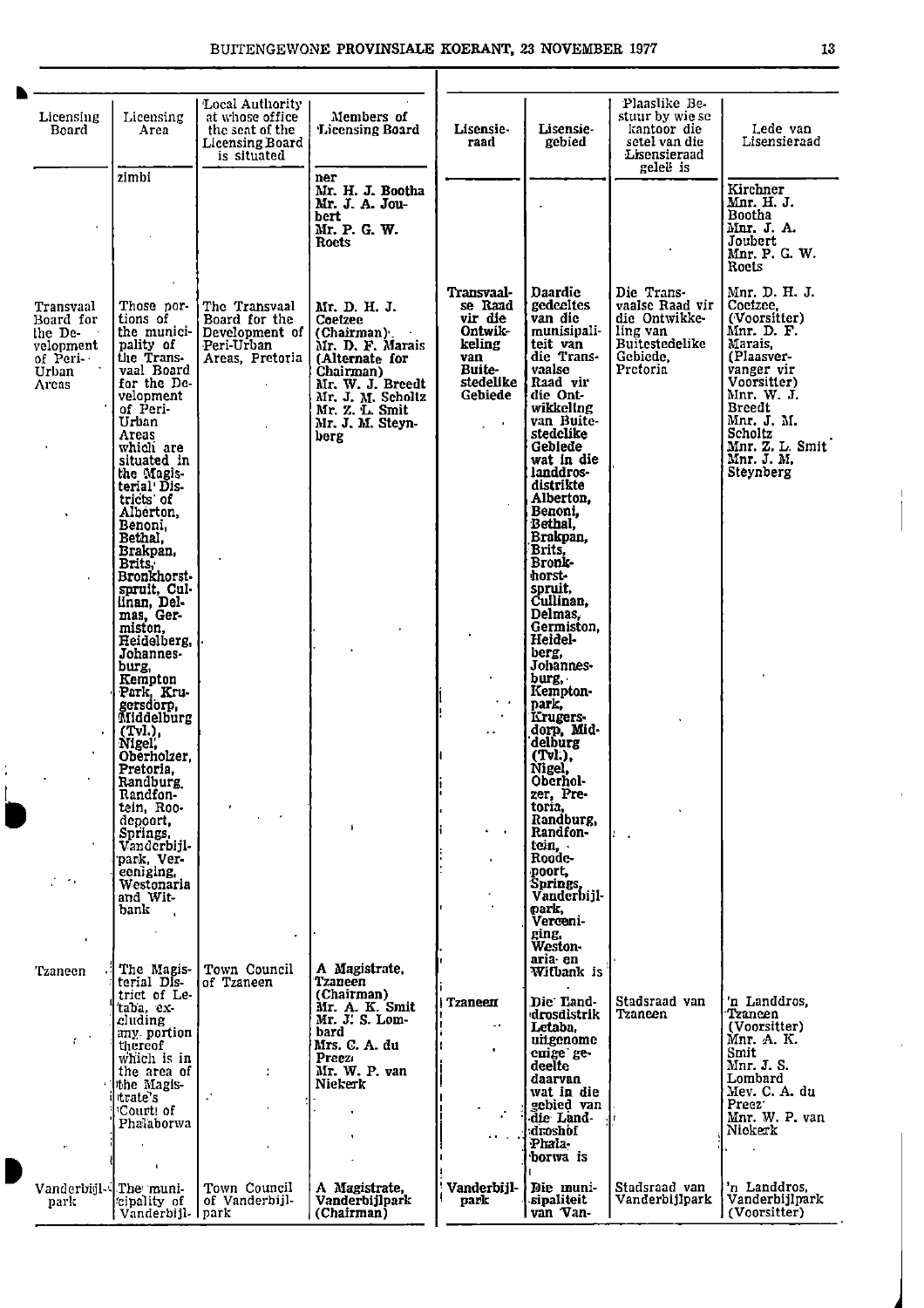| Licensing<br>Board                                                           | Licensing<br>Area                                                                                                   | Local Authority<br>at whose office<br>the seat of the<br><b>Licensing Board</b><br>is situated                                                            | Members of<br><b>Licensing Board</b><br>Mr. J. M. van -                                                                                                                                                 | <b>Lisensie-</b><br>rand<br>$\blacksquare$                                                                                                                                                                                                           | Lisensie-<br>gebied<br>$\omega_{\rm{max}}$                                                                                            | Plaaslike Be-<br>stuur by wie se<br>kantoor die<br>setel van die<br>Lisensieraad<br>geleë is ·                                       | Lede van<br>Lisensieraad                                                                                                                                                                                        |
|------------------------------------------------------------------------------|---------------------------------------------------------------------------------------------------------------------|-----------------------------------------------------------------------------------------------------------------------------------------------------------|---------------------------------------------------------------------------------------------------------------------------------------------------------------------------------------------------------|------------------------------------------------------------------------------------------------------------------------------------------------------------------------------------------------------------------------------------------------------|---------------------------------------------------------------------------------------------------------------------------------------|--------------------------------------------------------------------------------------------------------------------------------------|-----------------------------------------------------------------------------------------------------------------------------------------------------------------------------------------------------------------|
| <b>Service</b><br>$\overline{t} = \overline{t}_1 - \overline{t}_2$           | park and<br>the Bantu<br>. residential<br>areas <sup>®</sup><br>l knówn as<br>Sebokeng.<br>Evaton and<br>Residensia |                                                                                                                                                           | Rooyen<br>Mr. H. C. van<br>der Walt<br>Mr. D. G. Lade-<br>gaard<br>Mr. S. H. J.<br><b>Brits</b><br>ta a                                                                                                 | $\mathbf{r} \in \mathbb{R}^{n \times n}$<br>$\mathcal{L}^{\mathcal{A}}$ , $\mathcal{L}^{\mathcal{A}}$ , $\mathcal{L}^{\mathcal{A}}$                                                                                                                  | derbijlpark<br>en die<br>Bantoe-<br>woonge-<br>biede be-<br>kend as<br>Sebokeng.<br>Evaton en<br>Residensia                           | f.<br>÷.<br>$\blacksquare$                                                                                                           | Mnr. J. M. van<br>Rooyen<br>Mnr. H. C. van<br>der Walt<br>Mnr. D. G.<br>Ladegaard<br>Mnr. S. H. J.<br>Brits                                                                                                     |
| Venters-<br>dorp:<br>$\mathbf{1}$                                            | The Magis-<br>terial Dis-<br>trict of<br>Venters-<br>dorp                                                           | Town Council<br>of Ventersdorp<br>$\mathbf{u}$ .<br>$\mathbf{R}$<br>$\Delta$<br>$\mathbf{r}$<br>$\mathbf{v}_{\rm in}$<br>$\frac{1}{1}$<br>$\mathbf{A}$ is | A Magistrate,<br>Ventersdorp ",<br>(Chairman)<br>Mr. J. M. van<br>der Westhuizen<br>Mr. F. W. R.<br><b>Scholtz</b><br>Mr. H. P. van<br>Aswegen<br>Mr. G. N. Brits<br>$\mathbf{a}=\mathbf{a}+\mathbf{b}$ | Venters-<br>dorp.<br>$\mathcal{L}_{\mathcal{A}}$ and $\mathcal{L}_{\mathcal{A}}$ and $\mathcal{L}_{\mathcal{A}}$<br><b>Contractor</b><br>$\sim 2-$<br>$\mathbf{d}_{\mathrm{max}}$<br>$\mathcal{F}_{\mathcal{L}}$ .<br>$\mathbf{r} \in \mathcal{M}$ . | Die Land-<br>drosdistrik<br>Venters-<br>dorp<br>$\mathbf{r}$                                                                          | Stadsraad van<br>Ventersdorp.<br>$\sigma_{\rm{eff}}$<br>$\sim 1$<br>r.<br><b>Control</b>                                             | 'n Landdros,<br>Ventersdorp<br>(Voorsitter)<br>Mnr. J. M.<br>van der<br>Westhuizen<br>Mnr. F. W. R.<br>Scholtz<br>Mnr. H. P.<br>van Aswegen<br>Mnr. G. N. Brits                                                 |
| Vereeni-<br>ging                                                             | The muni-<br>cipality of<br>Vereeni-<br>ging +                                                                      | Town Council.<br>of Vereeniging<br>$\mathbf{L}$                                                                                                           | A Magistrate,<br>Vereeniging<br>(Chairman)<br>Mr. R. W. Craw-<br>ford<br>Mr. A. J. J.<br><b>Snyman</b><br>Mrs. M. de V.<br>Hoogenhout<br>Mr. H. W. K. de<br>Jager,<br>$\ddot{\phantom{1}}$              | Vereeni-<br>ging                                                                                                                                                                                                                                     | Die muni-<br>sipaliteit<br>van<br>Vereeni-<br>ging<br>$\mathbf{1}$                                                                    | Stadsraad' van<br>Vereeniging<br>$\sim$ $\sim$ $\sim$<br>$\mathbf{H}_1$ .<br>$\Gamma$ , $\Gamma$ , $\Gamma$                          | 'n Landdros,<br>Vereeniging<br>(Voorsifter)<br>$Mnr$ . R. $W$ .<br>Crawford<br>Mnr. A. J. J.<br>r: Snyman<br>Mev. M. de V.<br>Hoogenhout<br>Mnr. H. W. K.<br>de Jager                                           |
| Verwoerd-<br>burg                                                            | The muni-<br>cipality of<br>Verwoerd-<br>burg.                                                                      | Town Council<br>of Verwoerd-<br>burg<br>$\sim$ $\sim$<br>$\omega^{\pm}$                                                                                   | Mr. W. J. Grob-<br>belaar<br>(Chairman)<br>A. Magistrate,<br>Pretoria<br>(Alternate for<br>Chairman)<br>Mr. A. C. Kriek<br>Mr. A. C. Gard-<br>ner<br>ner<br>Col∠L. P. J.<br>Hechter<br>Mr. F. P. Kotze  | Verwoerd-<br>burg<br><b>Volksrust</b>                                                                                                                                                                                                                | Die muni-<br>sipaliteit<br>van Ver-<br>woerdburg<br>Die Land-                                                                         | Stadsraad van<br>Verwoerdburg Grobbelaar<br>$\epsilon$<br><b>Carry Fr</b><br>$\mathcal{S}$<br>Stadsraad van                          | Mnr. W. J.<br>(Voorsitter)<br>'n Landdros,<br>l Pretoria<br>  (Plaasvervanger<br>vir Voorsitter)<br>Mnr. A. C. Kriek<br>Mnr. A. C.<br>Gardner<br>Kol. L. P. J.<br>  Hechter<br>Mnr. F. P. Kotze<br>'n Landdros. |
| Volksrust                                                                    | The Magis-<br>terial Dis-<br>trict of<br>Volksrust                                                                  | Town Council<br>of Volksrust                                                                                                                              | A Magistrate,<br>Volksrust<br>(Chairman)<br>Mr. D. G. Eastes<br>Mr. A. Brink<br>Mr. C. F. Dirks<br>Mr. H. J. M.<br>Vosloo<br>$\cdot$ + $\cdot$                                                          | Wakker-                                                                                                                                                                                                                                              | drosdistrik<br>Volksrust<br>Die Land-                                                                                                 | Volksrust.<br>Dorpsraad van                                                                                                          | Volksrust<br>(Voorsitter)<br>Mnr. D. G.<br><b>Eastes</b><br>Mnr. A. Brink<br>Mnr. C. F. Dirks<br>Mnr. H. J. M.<br>Vosloo<br>'n Landdros,                                                                        |
| Wakker-<br>stroom<br>$\mathcal{N}_{\mathrm{c}}$<br>$\mathbb{R}^{\mathbb{Z}}$ | The Magis-<br>terial Dis-<br>trict of<br><b>Wakker-</b><br>stroom<br>$\ddots$<br>$\mathcal{F}=\mathcal{F}$          | Village Council  <br>of Wakker-<br>stroom<br>$\mathcal{L}^{\text{max}}$ and $\mathcal{L}^{\text{max}}$                                                    | A Magistrate,<br>Wakkerstroom<br>(Chairman)<br>Mr. C. A. Smit<br>Mr. J. L. Joubert<br>Mrs. M. Hazel-<br>hurst<br>Mr. P. H. W.<br>Rabe :                                                                 | stroom<br>$\mathbf{r}^{\star}$<br>÷.<br>÷.                                                                                                                                                                                                           | drosdistrik<br>$\text{Wakker}_{\left[\cdot\right]\cdots\left[\cdot\right]}$<br>stroom<br>$\mathbf{f}_\mathrm{R}$<br>-11<br>$\sim 100$ | Wakkerstroom<br>$\mu_{\rm c} = 4.5$<br>$\mathbf{r}$<br>$\mathcal{A} \in \mathcal{A}$ , $\mathcal{A} \in \mathcal{A}$<br>$\mathbf{I}$ | Wakkerstroom<br>(Voorsitter)<br>Mnr. C. A. Smit<br>Mnr. J. L.<br>Joubert<br>Mev. M.<br>Hazelhurst<br>Mnr. P. H. W.<br>Rabe                                                                                      |
| $\mathbb{F}_2$ :<br>Warmbaths                                                | $\bullet$ . $\bullet$<br>The Magis-<br>terial Dis-<br>trict of<br>Warmbaths                                         | Town Council<br>of Warmbaths                                                                                                                              | A Magistrate,<br>Warmbaths<br>(Chairman)<br>Mr. A. H. Lanser<br>Mr. A. J. Kotze<br>Mr. J. M. van                                                                                                        | Warmbad                                                                                                                                                                                                                                              | Die Land-<br>drosdistrik<br>Warmbad<br>-1                                                                                             | Stadsraad van<br>Warmbad.                                                                                                            | 'n Landdros,<br>Warmbad<br>(Voorsitter)<br>Mnr. A. H.<br>Lanser<br>Mnr. A. J. Kotze<br>Mnr. J. M. van<br>Wyk                                                                                                    |
|                                                                              |                                                                                                                     | $+12$                                                                                                                                                     | $Wyk$ $\cdots$<br>Mr. D. W. Hoff<br>man                                                                                                                                                                 |                                                                                                                                                                                                                                                      |                                                                                                                                       |                                                                                                                                      | Mnr. D. W.<br>Hoffman                                                                                                                                                                                           |

 $\mathcal{L}$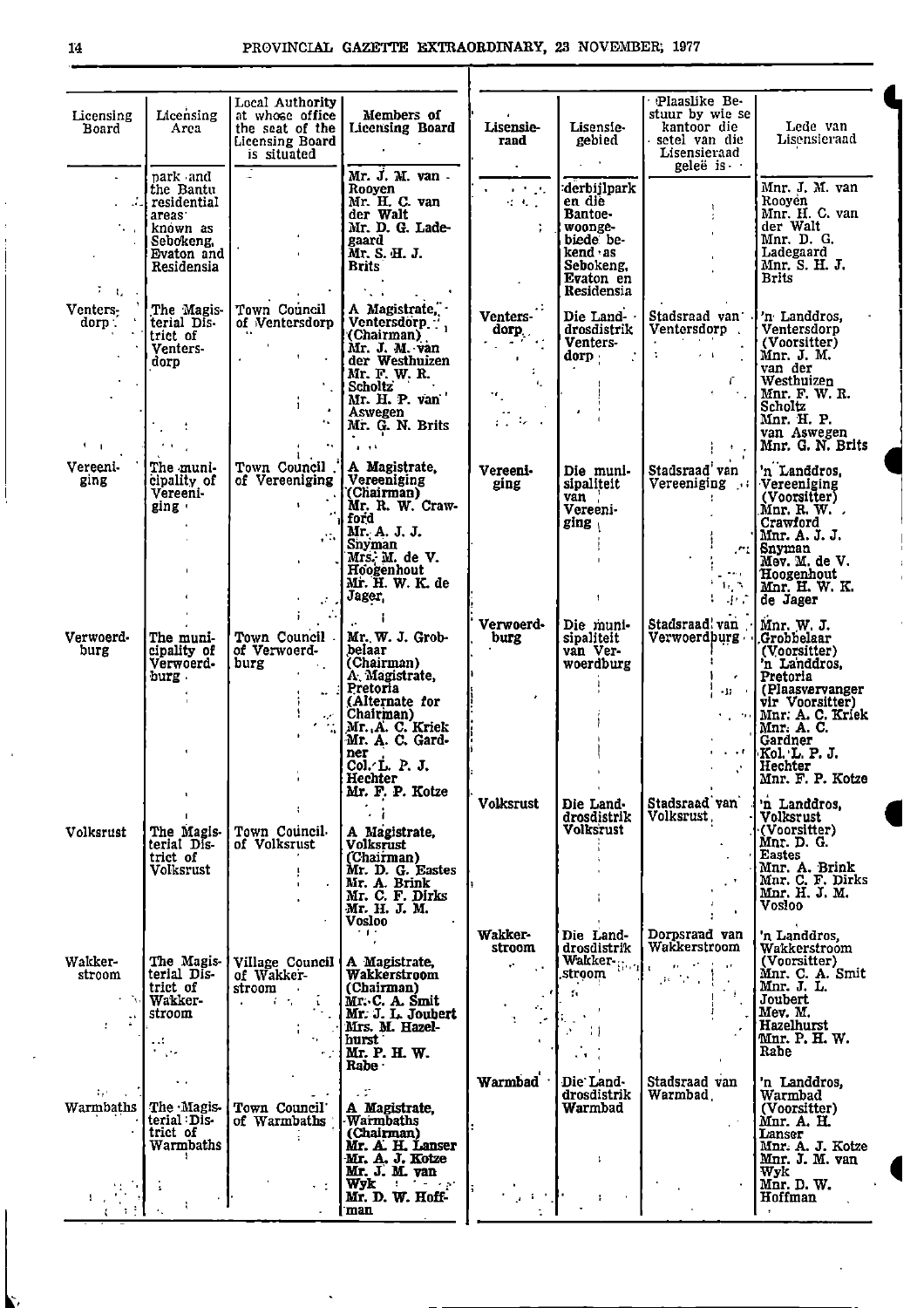| Licensing<br>Board               | Licensing<br>Area                                                                                                                                                  | Local Authority<br>at whose office<br>the seat of the<br>Licensing Board<br>is situated | Members of<br>Licensing Board                                                                                                                                   | Lisensie-<br>raad         | Lisensie-<br>rebied                                                                                                                                                      | Plaaslike Be-<br>stuur by wie se<br>kantoor die<br>setel van die<br>Lisensierand<br>geleë is | Lede van<br>Lisensieraad                                                                                                                                           |
|----------------------------------|--------------------------------------------------------------------------------------------------------------------------------------------------------------------|-----------------------------------------------------------------------------------------|-----------------------------------------------------------------------------------------------------------------------------------------------------------------|---------------------------|--------------------------------------------------------------------------------------------------------------------------------------------------------------------------|----------------------------------------------------------------------------------------------|--------------------------------------------------------------------------------------------------------------------------------------------------------------------|
| Waterval-<br>Boven               | The Magis.<br>terial Dis-<br>trict of<br>Waterval-<br>Boven                                                                                                        | Health Com-<br>mittee of<br>Waterval-<br>Boven                                          | A Magistrate,<br>Waterval-Boven<br>(Chairman)<br>Mr. A. J. Cloete<br>Mr. C. C. L.<br>Smith<br>Mr. S. J. Schoe-<br>man                                           | Waterval-<br><b>Boven</b> | Die Land-<br>drosdistrik<br>Waterval-<br>Boven                                                                                                                           | Gesondheids-<br>komitee van<br>Waterval-<br>Boven                                            | 'n Landdros,<br>Waterval-Boven<br>(Voorsitter)<br>Mnr. A. J.<br>Cloete<br>Mnr. E. J. Jay<br>Mnr. C. C. L.<br>Smith<br>Mnr. S. J.<br>Schoeman                       |
| Westonaria                       | The muni-<br>cipality of<br>Westonaria                                                                                                                             | Town Council<br>of Westonaria                                                           | A Magistrate,<br>Westonaria<br>(Chairman)<br>Mr. P. G. van<br>Wyk<br>Mr. P. van Ry-<br>neveld<br>Mrs. C. S. E. du<br><b>Plessis</b><br>Mr. S. F. Prins-<br>loo. | Weston-<br>aria           | Die muni-<br>sipaliteit<br>van<br>Westonaria                                                                                                                             | Stadsraad van<br>Westonaria                                                                  | 'n Landdros.<br>Westonaria<br>(Voorsitter)<br>Mnr. P. G. van<br>Wyk<br>Mnr. P. van<br>Ryneveld<br>Mev. C. S. E.<br>du Plessis<br>Mnr. S. F.<br>Prinsloo            |
| Witbank                          | The Magis-<br>terial Dis-<br>trict of<br>Witbank.<br>excluding<br>any portion<br>thereof<br>which<br>forms part<br>of the mu-<br>nicipality<br>of the<br>Transvaal | Town Council<br>of Witbank                                                              | A Magistrate,<br>Witbank<br>(Chairman)<br>Mr. L. C. S.<br>Müller<br>Mr. S. A. J.<br>van Rensburg<br>Mr. M. J. van<br>Heerden<br>Mr. J. A. J.<br><b>Breedt</b>   | Witbank                   | Die Land-<br>drosdistrik<br>Witbank<br>uitgenome<br>enige ge-<br>deelte<br>daarvan<br>wat deel<br>van die<br>munisipali-<br>teit van<br>die Trans-<br>vaalse<br>Raad vir | Stadsraad van<br>Witbank                                                                     | 'n Landdros.<br>Witbank<br>(Voorsitter)<br>Mnr. L. C. S.<br>Müller<br>Mnr. S. A. J.<br>van Rensburg<br>Mnr. M. J. van<br>Heerden<br>Mnr. J. A. J.<br><b>Breedt</b> |
| $\mathbf{r}$<br>$\sim$<br>ak ali | Board for<br>the Deve-<br>lopment of<br>Peri-Urban<br>Areas                                                                                                        |                                                                                         |                                                                                                                                                                 |                           | die Ont-<br>wikkeling<br>van Buite-<br>stedelike<br>Gebiede<br>uitmaak                                                                                                   |                                                                                              |                                                                                                                                                                    |
| White<br>River                   | terial Dis-<br>trict of<br>White<br>River                                                                                                                          | The Magis- Town Council<br>of White River                                               | A Magistrate.<br>White River<br>(Chairman)<br>Mr. A. W. van<br>der Meulen<br>Mr. J. D. Karls-<br>son<br>Mr. E. R. Carlse<br>Mr. A. C. A.<br>van Rooy            | Witrivier                 | Die Land-<br>drosdistrik<br><b>Witrivier</b>                                                                                                                             | Stadsraad van<br>Witrivier                                                                   | 'n Landdros,<br>Witrivier<br>(Voorsitter)<br>Mnr. A. W. van<br>der Meulen<br>Mnr. J. D.<br>Karlsson<br>Mnr. E. R.<br>Carlse<br>Mnr. A. C. A.<br>van Rooy           |
| Wolma-<br>ransstad               | The Magis-<br>terial Dis-<br>trict of<br>Wolma-<br>ransstad                                                                                                        | Town Council<br>of Wolmarans-<br>stad                                                   | A Magistrate,<br>Wolmaransstad<br>(Chairman)<br>Mr. A. R. Wright<br>Mr. C. G. Bui-<br>tendag<br>Mr. H. J. K.<br>Uys<br>Mr. B. C. Grey-<br>ling                  | Wolma-<br>ransstad        | Die Land-<br>drosdistrik<br>Wolma-<br>ransstad                                                                                                                           | Stadsraad van<br>Wolmaransstad                                                               | 'n Landdros.<br>Wolmaransstad<br>(Voorsitter)<br>Mnr. A. R.<br>Wright<br>Mnr. C. G.<br>Buitendag<br>Mnr. H. J. K.<br><b>Uys</b><br>Mnr. B. C.<br>Greyling          |
| Zeerust                          | The Magis-<br>terial Dis-<br>trict of<br>Marico<br>(Zeerust)                                                                                                       | Town Council<br>of Zeerust                                                              | A Magistrate,<br>Zeerust<br>(Chairman)<br>Mr. J. F. Swa-<br>nepoel<br>Mr. B. van der<br>Merwe<br>Mr. M. M. J.<br>Basson<br>Mr. J. M. Nolte.                     | Zeerust                   | Die Land-<br>drosdistrik<br>Marico<br>(Zeerust)                                                                                                                          | Stadsraad van<br>Zeerust                                                                     | 'n Landdros,<br>Zeerust<br>(Voorsitter)<br>Mnr. J. F.<br>Swanepoel<br>Mnr. B. van der<br>Merwe<br>Mnr. M. M. J.<br><b>Basson</b><br>Mnr. J. M. Nolte               |